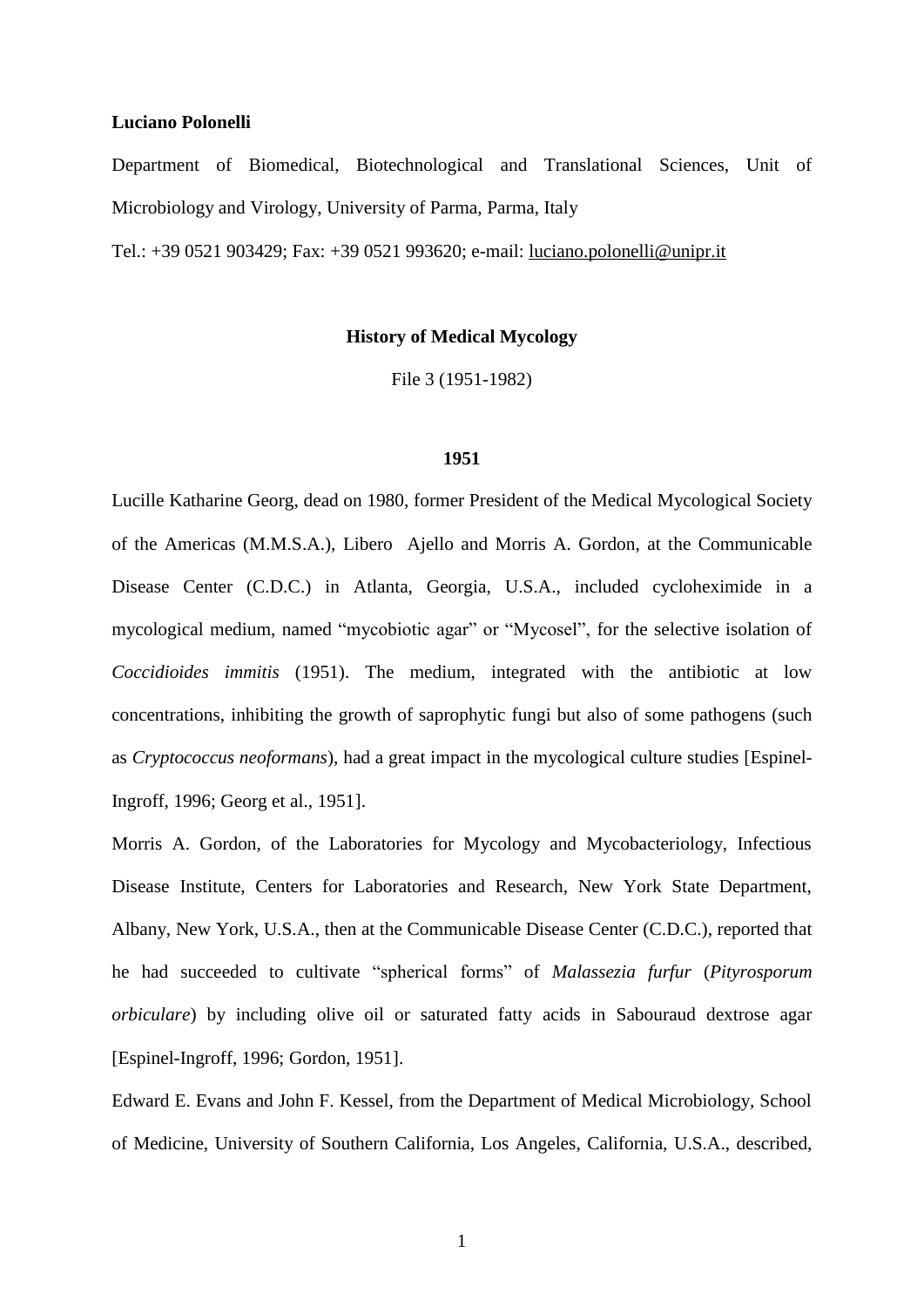on the basis of previous studies by Evans himself, that *Cryptococcus neoformans* may be distinguished into three serological types, A, B and C, according to the antigenic differences detectable by agglutination reactions (1951). Soluble capsular polysaccharide of types A, B, and C gave similar results by precipitin reactions. Further experiments demonstrated that the capsular materials of type B is composed by two carbohydrate fractions (SB1 and SB2). Subsequently, Ralph A.Vogel, from the Medical Research Division, Veterans Administration Hospital, Atlanta, identified the fourth serotype, D (as R) (1968) [Espinel-Ingroff, 1996; Evans, 1949; Evans and Kessel, 1951; Vogel, 1966].

James M. Neill, John Y. Sugg and D. W. McCauley, from the Department of Bacteriology and Immunology, Cornell University, Medical College, Ithaca, New York, U.S.A., showed the occurrence of cryptococcal antigen (as serologically active substances) in the body fluids of a patient suffering of cryptococcosis (1951). This finding led Norman Bloomfield, Morris A. Gordon and DuMont Frelinghuysen Elmendorf, an American physician specialized in pulmonary diseases, at the Division of Laboratories and Research, New York State Department of Health, Albany, to the development of the latex agglutination test for the diagnosis of systemic cryptococcosis, still commercially available today (1963) [Bloomfield et al., 1963; Espinel-Ingroff, 1996; Neill et al., 1951].

# **1952**

The physician Raymond Vanbreuseghem (1909-1993), born in Monceau sur Sambre, Charleroi, Belgium, specialized in Tropical Medicine, Professor at the University of Brussels, Belgium, and founder of the Service of Medical Mycology at the Prince Leopold Institute in Antwerp, Belgium, based on the observation (1946) of John S. Karling, Purdue Lafayette, Indiana, U.S.A., introduced massively the technique of baiting the soil with hair for the specific purpose of isolating dermatophytes (1952) [Karling, 1946; Vanbreuseghem, 1952].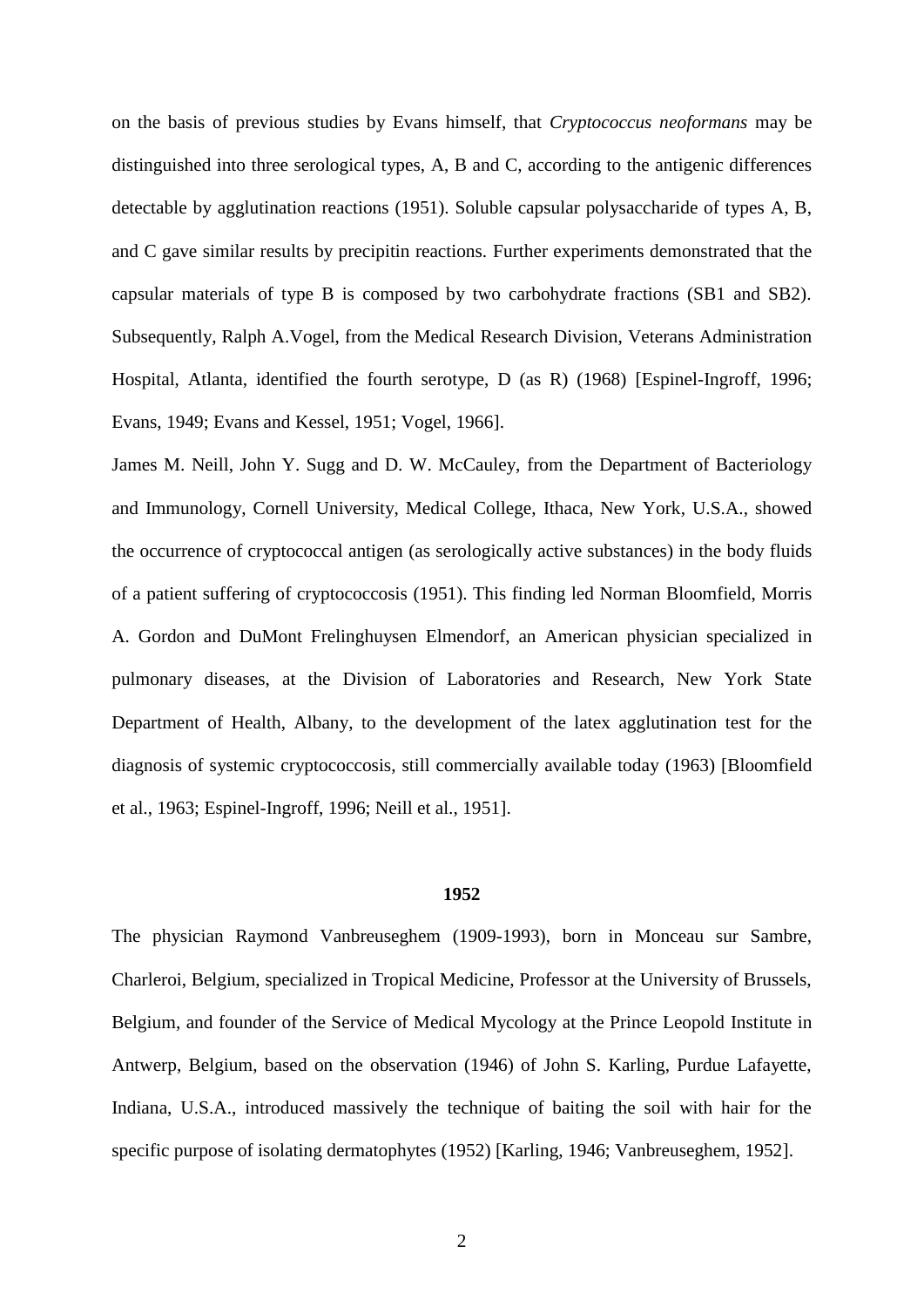The prefoundation of the International Society for Human and Animal Mycology (I.S.H.A.M.) originated in Italy, in the restaurant "Giardino dei poeti" (Garden of Poets), located in Trastevere, a picturesque district of Rome close to the river Tevere (1953). A small group of mycologists, mostly European, including Raymond Vanbreuseghem (Antwerp, Belgium), Geoffrey Ainsworth (London, U.K.), Gabriel Segretain, Edouard Drouhet and François Mariat (Paris, France), Jacomina Lodder (Delft, The Netherlands), Heiti Paldrolck (Stockholm, Sweden), Heinz Seeliger (Würzburg, Germany), and Juan Mackinnon (Montevideo, Uruguay), were invited by Piero Redaelli and Raffaele Ciferri (Milan and Pavia, Italy) to an informal dinner. After enjoying delicious pasta and fungi (as illustrated in the hand drawings of a talented guest together with the names of the diners on the menu), the proposal for a New Society, dedicated to the study and development of Human and Animal Mycology, was enthusiastically approved [Drouhet, 1997].

M. F. Gridley modified the staining technique with periodic acid-Schiff (PAS) (1953), in which the acid was deputed to release the aldehydes of the fungal cell wall enabling the reaction with Schiff's reagent. Gridley replaced the periodic acid with chromic acid, allowing to view hyphae and yeast cells colored in pink still maintaining an effective yellowish contrast [Espinel-Ingroff, 1996; Gridley, 1953; Kligman et al., 1951].

Walter J. Nickerson, in collaboration with Zbigniew Mankowski, at the Arnold Biological Laboratories, Brown University, Providence, Rhode Island, U.S.A., began fundamental studies on the mechanism of cell division and morphogenesis of *Candida albicans* (1953). Nickerson found that the replacement of glucose with soluble starch, glycogen or dextrin decreased the filamentation of the yeast and the growth of budding cells was dependent on glucose as a carbon source. Nickerson was then able to identify a mechanism of cellular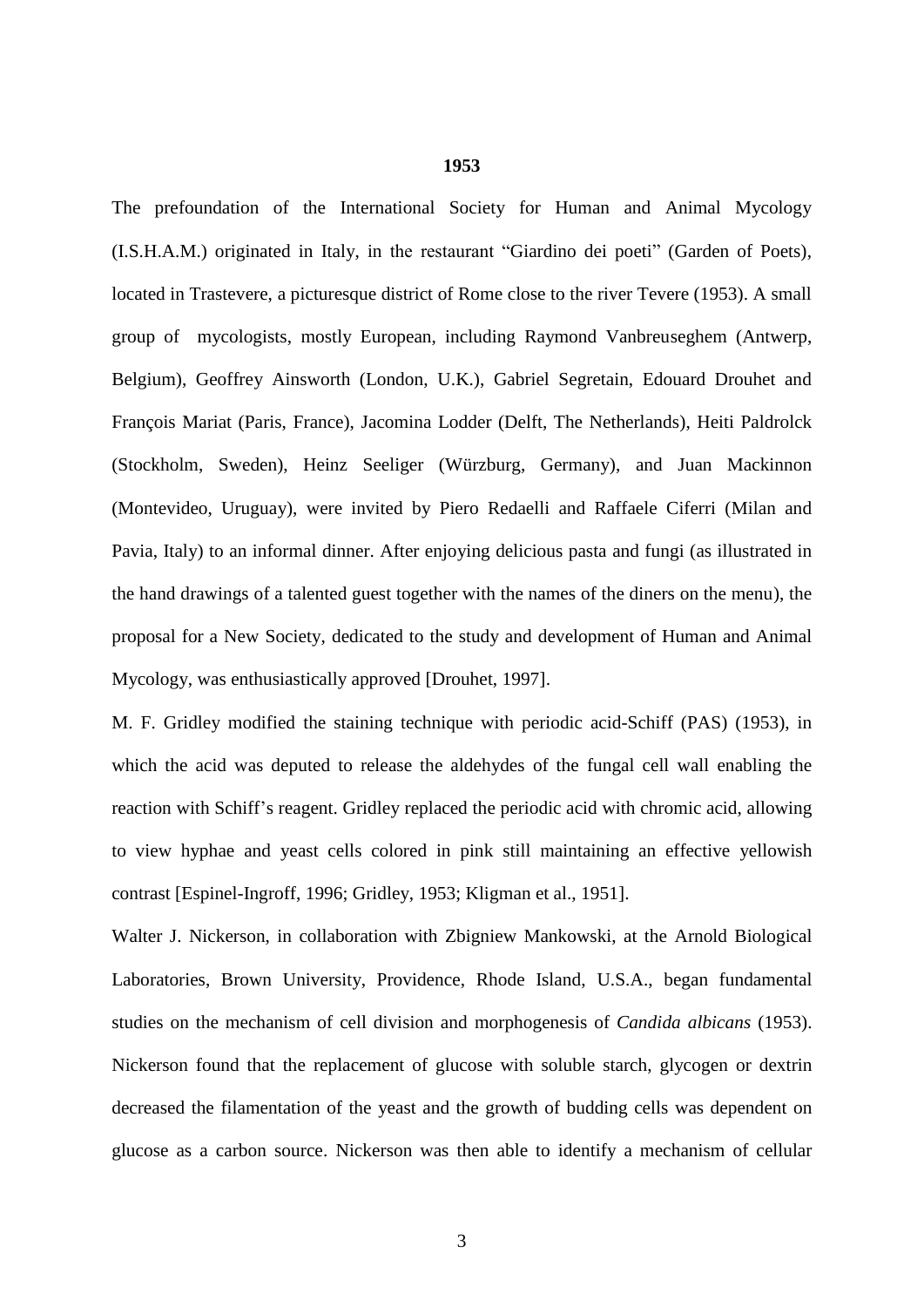oxidation essential for cellular budding, but not for growth, at the locus of flavoproteins, by the development of a filamentous mutant of *C. albicans*. Later, in collaboration with Gian Kessler, of the Department of Biochemistry, University of California, Berkeley, California, U.S.A., Nickerson isolated "clean cell walls" of three *C. albicans* strains and determined that they contained a glucan-protein and two different glucomannan-proteins (1959) [Espinel-Ingroff, 1996; Kessler and Nickerson, 1959; Nickerson, 1953; Nickerson, 1954; Nickerson and Mankowski, 1953].

# **Description of:**

*Saksenaea vasiformis* Saksena, 1953

### **1954**

The International Society for Human and Animal Mycology (I.S.H.A.M.) was officially founded in Paris, France, at the Institut Pasteur, during the  $8<sup>th</sup>$  International Congress of Botany (1954). On the I.S.H.A.M. foundation document can be recognized the signatures of some of the prefounders who took part at the first meeting in Rome, Italy, and became official members as Piero Redaelli (Italy), President, Raymond Vanbreuseghem (Belgium), General Secretary, Geoffrey Ainsworth (U.K.)*,* Gabriel Segretain (France), Chester W. Emmons (U.S.A.) and Pablo Negroni (Argentina), Vice Presidents, as well as other charter members as Raffaele Ciferri (Italy), Pedro Lavalle (Mexico) and Gerard A. De Vries (The Netherlands). The I.S.H.A.M.'s journal was initially called "Sabouraudia", later "Journal of Medical and Veterinary Mycology", to become nowadays "Medical Mycology" [Drouhet, 1997].

The genetist Guido Pontecorvo (1907-1999), called by his friends with the nickname "Ponte", born into a distinguished Jewish family in Pisa, Italy, was the older brother of the particle physicist Bruno and the filmmaker Gillo. Pontecorvo discovered the parasexual cycle in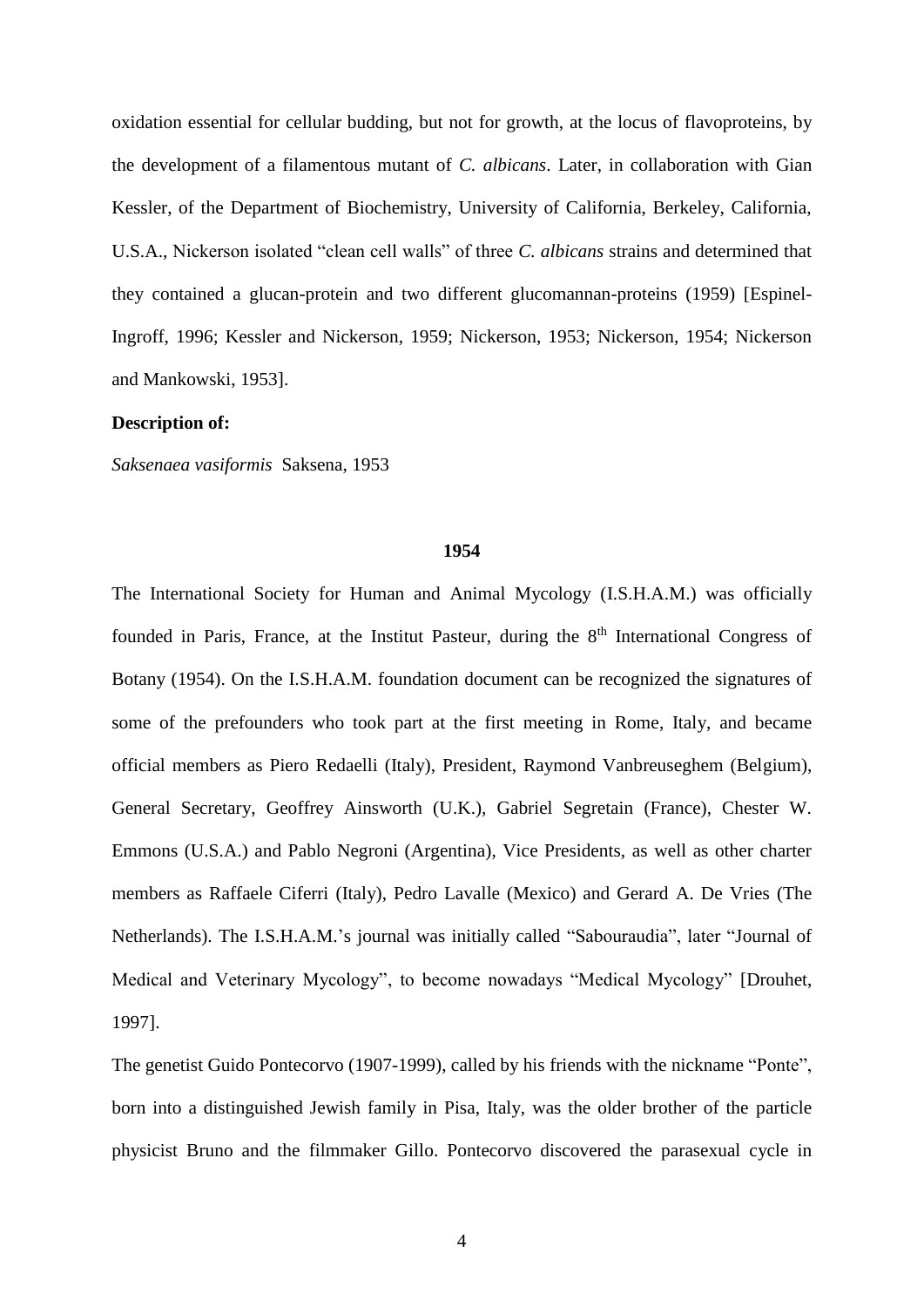fungi. In this process, haploid nuclei containing half the normal amount of genetic material in vegetative cells fuse to become diploid. The results are similar to those occurring in sexual reproduction, crossing over and recombination of genes (1954) [Pontecorvo, 1954].

The mycologist Alfonso Trejos (1921-1988) born in San Josè, Costa Rica, at the Laboratorio Bacteriológico (Laboratory of Bacteriology), Hospital San Juan de Dios, San José, described the second most common etiologic agent of chromoblastomycosis, *Cladosporium* (now *Cladophialophora*) *carrionii*, a species named in honor of his Puerto Rican colleague Arturo L. Carrión, from the School of Tropical Medicine, San Juan, Puerto Rico (1954) [Matsumoto and Ajello, 1998; San-Blas, 2000; Trejos, 1954].

The biochemist Leo Pine (1992-1994), at the National Institutes of Health (N.I.H.), Bethesda, Maryland, U.S.A., studied the conversion of the mycelial form of *Histoplasma capsulatum* and developed a three-amino-acid medium for yeast conversion (1954). Pine, together with Carl L. Peacock, of the same Institute (1958), confirmed earliest findings of Samuel B. Salvin, National Microbiological Institute, Rocky Mountain Laboratory, Hamilton, Montana, U.S.A., that were the sulfhydryl groups influenced by temperature to determine the form of growth of *H. capsulatum* (1949) [Espinel-Ingroff, 1996; Pine, 1954; Pine and Peacock, 1958; Salvin, 1949].

# **1955**

William Gold, Helen A. Stout, Joseph F. Pagano and Richard Donovick, at the Squibb Institute for Medical Research, New Brumswick, New Jersey, U.S.A., isolated two antifungal compounds, Amphotericin A and Amphotericin B, from the culture broth of a *Streptomyces* sp*.* (1955). They showed that Amphotericin B was more potent against yeasts and filamentous fungi *in vitro* and *in vivo* but less soluble than Amphotericin A. Both Amphotericins A and B exerted antifungal therapeutic activity *in vivo* when administered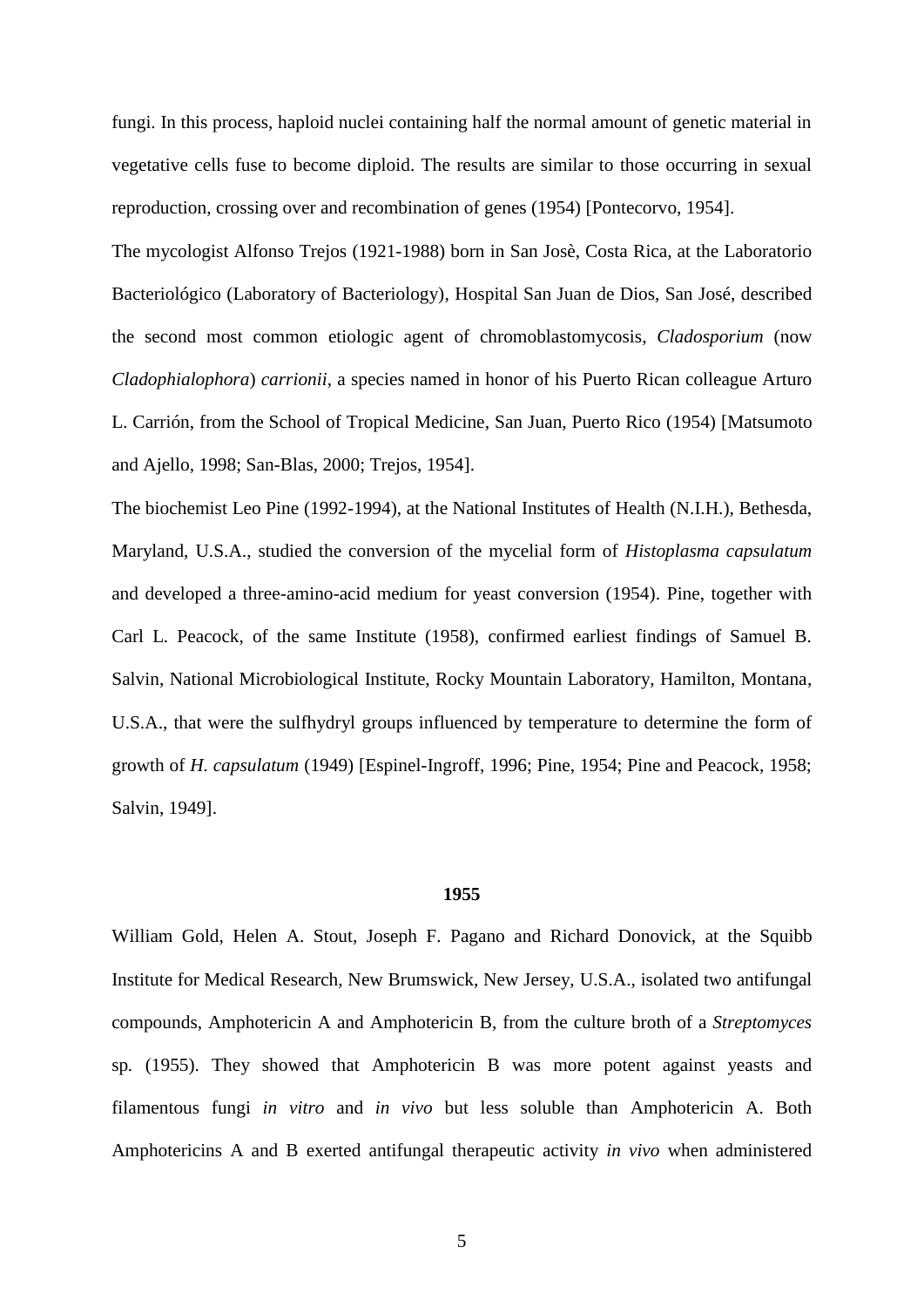subcutaneously to experimentally infected animals. Richard E. Harrell and Arthur C. Curtis, from the Department of Dermatology, University of Michigan, Detroit, Michigan, U.S.A., successfully treated with intravenous Amphotericin B four cases of male patients affected by disseminated blastomycosis resistant to stilbamidine (1957) [Espinel-Ingroff, 1996; Gold et al., 1956; Harrell and Curtis, 1957].

John L. Converse, from the U.S. Army Biological Laboratories, Fort Detrick, Frederick, Maryland, U.S.A., was able to grow *in vitro* the spherules of *Coccidioides immitis* in a medium composed of glucose, inorganic salts and ammonium acetate, noting that the addition of an anionic surface-active agent allowed to keep the shape of the tissue form through serial transfers (1955) [Converse, 1955; Espinel-Ingroff, 1996].

Heinz Bauer, Elizabeth Adams and Useda Domingo Hernandez, of the Department of Pathology, Emory University, School of Medicine, Atlanta, Georgia, U.S.A., and Libero Ajello, of the Division of Mycotic Disesaes of the Communicable Disease Center (C.D.C.), Atlanta, were the first to isolate *Rhizopus arrhizus* (*R. oryzae*) (Fischer 1892) as a causative agent of rhinocerebral zygomycosis [Bauer et al., 1955; Espinel-Ingroff, 1996].

Chester W. Emmons, at the National Institute of Health (N.I.H.), Bethesda, Maryland, reported that *Cryptococcus neoformans* was often present in the pigeon stool, and that their feces represented a good substrate for the growth of the fungus. Emmons did not fully appreciate the significance of his observations due to the low incidence of cryptococcosis at the time [Emmons, 1955; Espinel-Ingroff, 1996].

### **1956**

Edouard Drouhet, Gabriel Segretain and François Mariat, of the Institut Pasteur in Paris, France, founded the Société Française de Mycologie Médicale (S.F.M.M.) (1956) then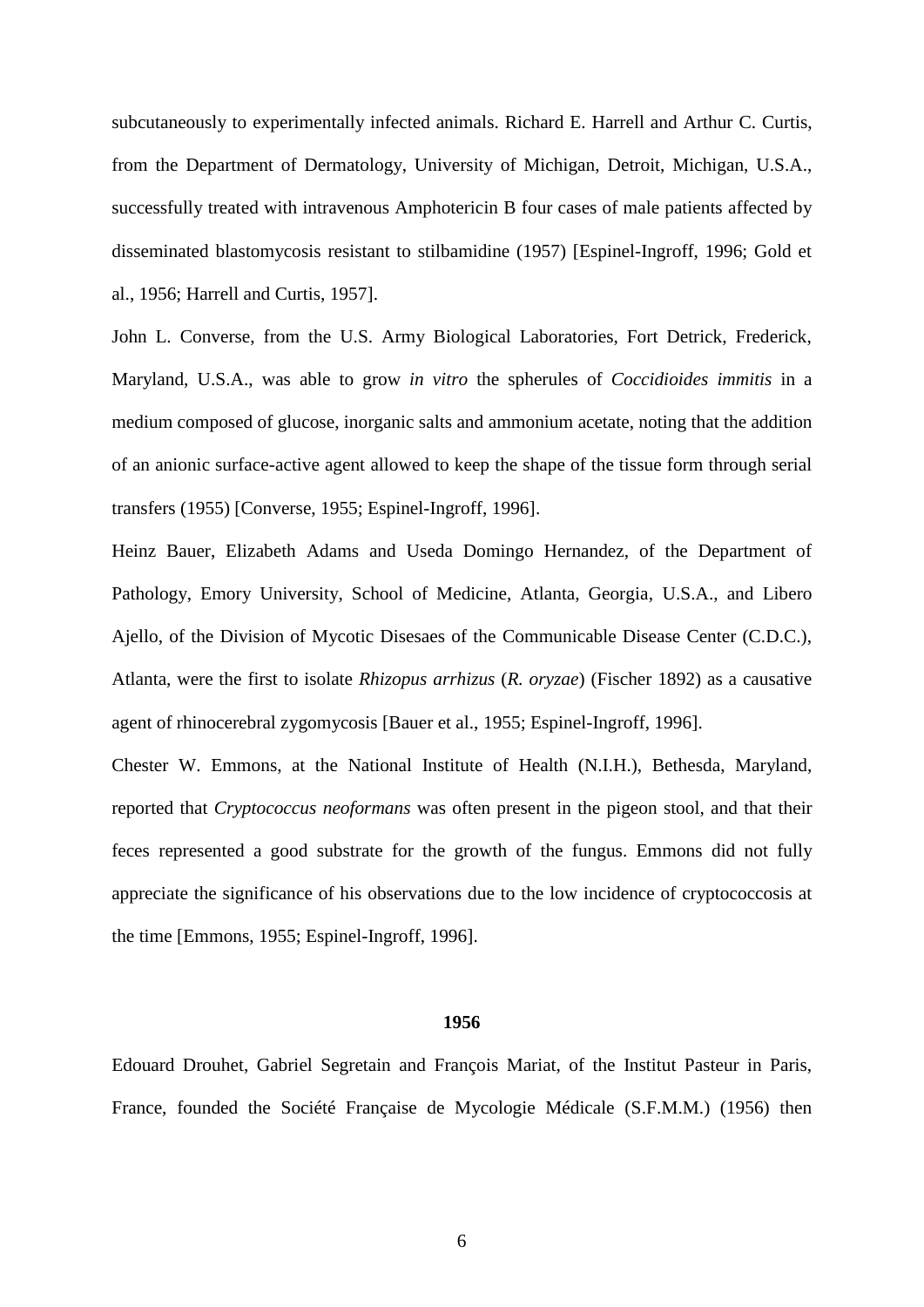adopting the "Journal de Mycologie Médicale", which replaced the "Bulletin de la Société Française de Mycologie Médicale", as official journal (1990) [Viviani, 1999].

The Japanese Society for Medical Mycology (J.S.M.M.) was formed (1956) as successor to the Research Team on Candidiasis set up with Grant-in-Aid for Scientific Research from the Japanese Ministry of Education (1955). The aim of the Society was the development of Mycology in the medical field, but encompassing researchers in biology, immunology, pharmacy, agriculture, fishery, veterinary medicine, and food microbiology. A meeting was established to be held every year whose results will be then published in the Japanese Journal of Medical Mycology, the official organ of the Society (1960) [Homei, 2008].

Rolland P. Reynolds and Abraham I. Braude (1956), from the Departments of Medicine and Pathology, the University of Pittsburgh School of Medicine, the Presbyterian Hospital of Pittsburgh, Woman's Hospital of Pittsburgh and Eye and Ear Hospital of Pittsburgh, Pittsburgh, Pennsylvania, U.S.A., described "the filament-inducing property of blood for *Candida albicans*", which was comparable with the method of the American medical mycologist Claire L. Taschdjian (1914-1998) of the New York University, Maimonides Medical Center in Brooklyn, New York, U.S.A. The Doctoral thesis of the Scottish Donald W. R. Mackenzie, later Head of the Mycological Reference Laboratory, London School of Hygiene and Tropical Medicine, London, U.K., also explicitly included photomicrographs and described germ tube formation by *C. albicans* (1958) [Mackenzie, 1958; Reynolds and Braude, 1956].

### **1957**

Lucille K. Georg and LaVerne B. Camp, of the Communicable Disease Center (C.D.C.), Public Health Service, U. S. Department of Health, Education and Welfare, Atlanta, Georgia, U.S.A., developed the procedures for the study of the nutritional requirements of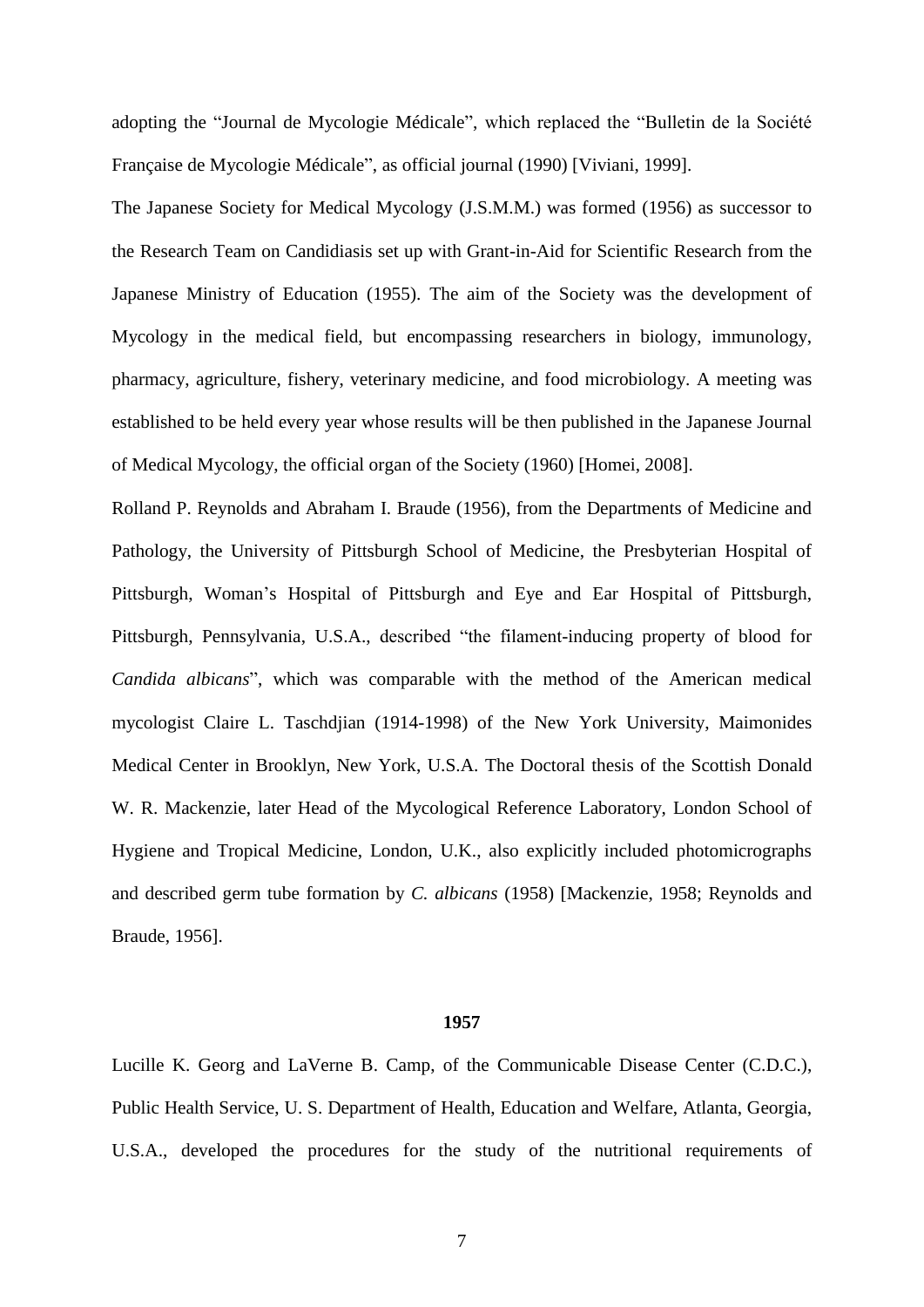dermatophytes that were behind the production of commercial products (*Trichophyton* agars) for their identification in the clinical laboratory (1957) [Espinel-Ingroff, 1996; Georg and Camp, 1957].

Libero Ajello and Lucille K. Georg, at the Division of Mycotic Disesaes of the Communicable Disease Center (C.D.C.), based on the observation previously reported by the dermatologist Andrew McConnell Davidson (1885-1972), born in Edinburgh, Scotland, Lecturer of Dermatology at the University of Manitoba, Winnipeg, Manitoba, Canada, and the pioneer aerobiologist and mycologist Philips Herries Gregory (1907-1986), born in Exmouth, Devon, U.K., of the University of Manitoba Medical College, Winnipeg, (1934), on the ability of *Trichophyton mentagrophytes* to produce wedge shaped perforations in human and animal hair *in vitro*, developed a method of support for its distinction from *T. rubrum* [Ajello and Georg, 1957; Davidson and Gregory, 1934; Espinel-Ingroff, 1996].

### **1958**

Douglas C. Heiner, of the Department of Pediatrics, University of Arkansas Medical Center (U.A.M.S.), Little Rock, Arkansas, U.S.A., improved (1958) the methodology (1949) of the Swedish physician Örjan Outcherlony (1914-2004), Professor of [Bacteriology](http://en.wikipedia.org/wiki/Bacteriology) at [Gothenburg](http://en.wikipedia.org/wiki/Gothenburg_University)  [University,](http://en.wikipedia.org/wiki/Gothenburg_University) Gothenburg, Sweden (1952-1980), member of the [Royal Swedish Academy of](http://en.wikipedia.org/wiki/Royal_Swedish_Academy_of_Sciences)  [Sciences](http://en.wikipedia.org/wiki/Royal_Swedish_Academy_of_Sciences) (1968), for the serological diagnosis of histoplasmosis (detection of M and/or H band), obviating the poor specificity of the complement deviation reaction and the inadequacy of anti-complementary sera [Espinel-Ingroff, 1996; Heiner, 1958; Ouchterlony, 1949].

#### **1959**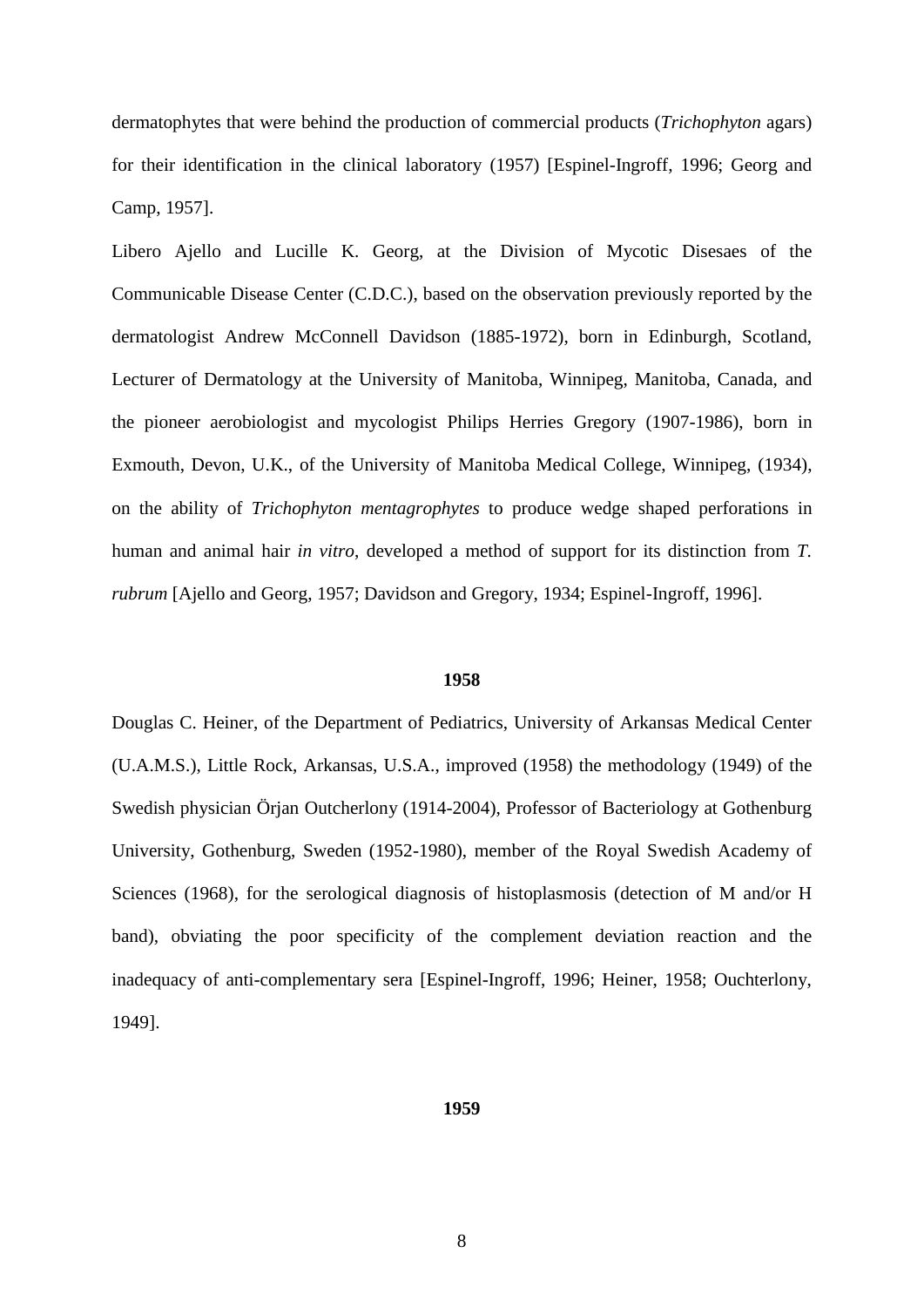Gabriel Segretain, at the Institut Pasteur in Paris, France, after accidental puncture of his finger, observed and described *Penicillium marneffei*, a dimorphic fungus having its natural reservoir in Vietnamese bamboo rats and representing the cause of an important (endemic and imported) opportunistic mycosis in human immunodeficency virus (H.I.V.)-infected patients (1959) [Segretain, 1959].

Edmund L. Keeney, Scripps Clinic and Research Foundation, La Jolla, California, U.S.A., and Milton Huppert, Mycology Research Laboratory, Veterans Administration Hospital, San Fernando, California, performed the first study on active immunization against superficial fungal infections (*Trichophyton mentagrophytes*) in experimental animals and human volunteer subjects, thus introducing the concept of antifungal vaccinology (1959) [Huppert and Keeney, 1959; Keeney and Huppert, 1959].

# **1960**

The discovery of *Torula bantiana* by Guido Banti and Pier Andrea Saccardo (1911) would have remained neglected if it was not for Dante Borelli (1920-1998), medical mycologist born in Parma, Italy, of the Instituto de Medicina Tropical of the Universidad Central de Venezuela in Caracas, Venezuela, who imposed their publications to the attention of the mycological society. Borelli expressed the conviction (1960) that *Cladosporium trichoides*, a new species and agent of cerebral phaeohyphomycosis described by Chester W. Emmons, was identical to *T. bantiana*. He based his belief on the careful observation of unpublished microphotographs made by Saccardo of the conidiophores and conidial chains of *T. bantiana*, furnished by the Director of the Botanical Garden of Padua, Italy, Carlo Cappelletti, Saccardo' successor, and their comparison with the structures described in the Emmons' type culture of *C. trichoides*. Borelli stated that *T. bantiana* was a species belonging to the genus *Cladosporium* and proposed the new name of *Cladosporium bantianum* thus reducing *C.*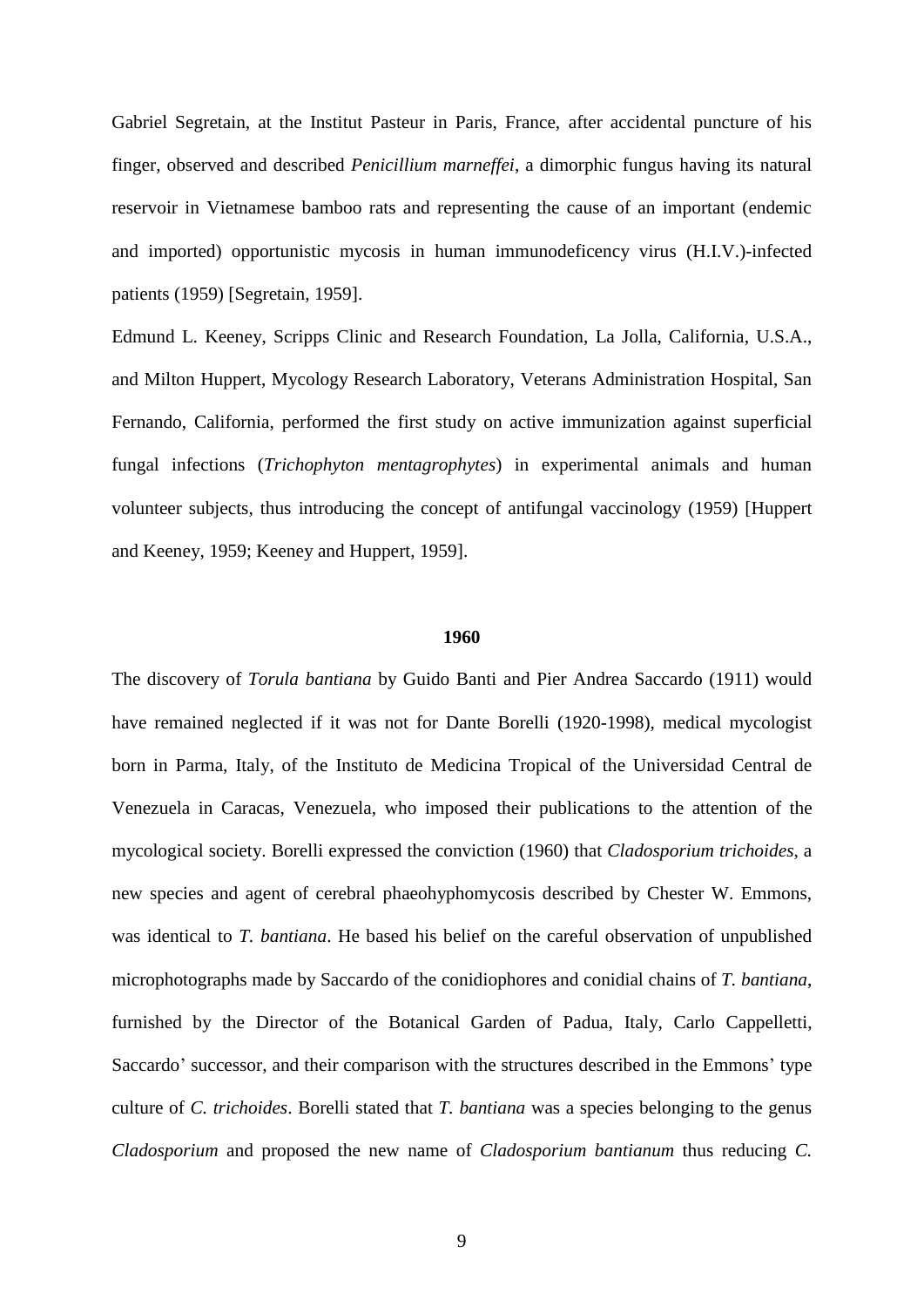*trichoides* to the rank of a synonym of *C. bantianum* [Ajello, 1998; Banti, 1911a; Banti, 1911b; Saccardo, 1912; Saccardo, 1913].

Arturo Nannizzi was repaid by the rediscovery of *Gymnoascus gypseus* by the Australian Donald M. Griffin, of the School of Agriculture, University of Sidney, South Wales, Australia (1960). In recognition of the findings of Nannizzi (1961), Phyllis Stockdale (1927- 1989), of the Commonwealth Mycological Institute, U.K., proposed the new genus *Nannizzia* to classify the teleomorphs of the *Microsporum* species, renaming *Gymnoascus gypseus* as *Nannizzia gypsea* (Nannizzi) Stockdale, 1964. Pino Pinetti (1924-1979), born in Molfetta, in province of Bari, Italy, graduated in Medicine at the University of Pavia, Italy, who succeeded his father-in-law as Director of the Dermato-Syphilitic Clinic of the University of Cagliari, Sardinia, Italy, where he founded the "Centro di Studi Micologici" (Center for Mycological Studies), summarized the unpleasant dispute on the discovery of *M. gypseum* teleomorph in his tribute to the memory of Arturo Nannizzi with the following words "The fundamental observations carried out by Nannizzi long ago in 1927 have thus found a precise and definitive confirmation. Regretfully, Arturo Nannizzi was unable to learn of this authoritative confirmation and he closed his eyes forever poor and forgotten without the confort of at long last seeing his most original scientific achievement finally confirmed after so many years of bitterness ans delusions" (1962) [Ajello, 1998; Griffin, 1960; Pinetti, 1962a; Stockdale, 1961; Stockdale, 1964].

#### **1961**

Following the studies of Dante Borelli, Raffaele Stigliani, Director of the Istituto di Anatomia e Patologia (Institut of Anatomy and Pathology) of the University of Modena, Italy, published a detailed study of the historical case of Guido Banti that had never been described before (1961). The study contained the original drawings of the dematiaceous hyphae of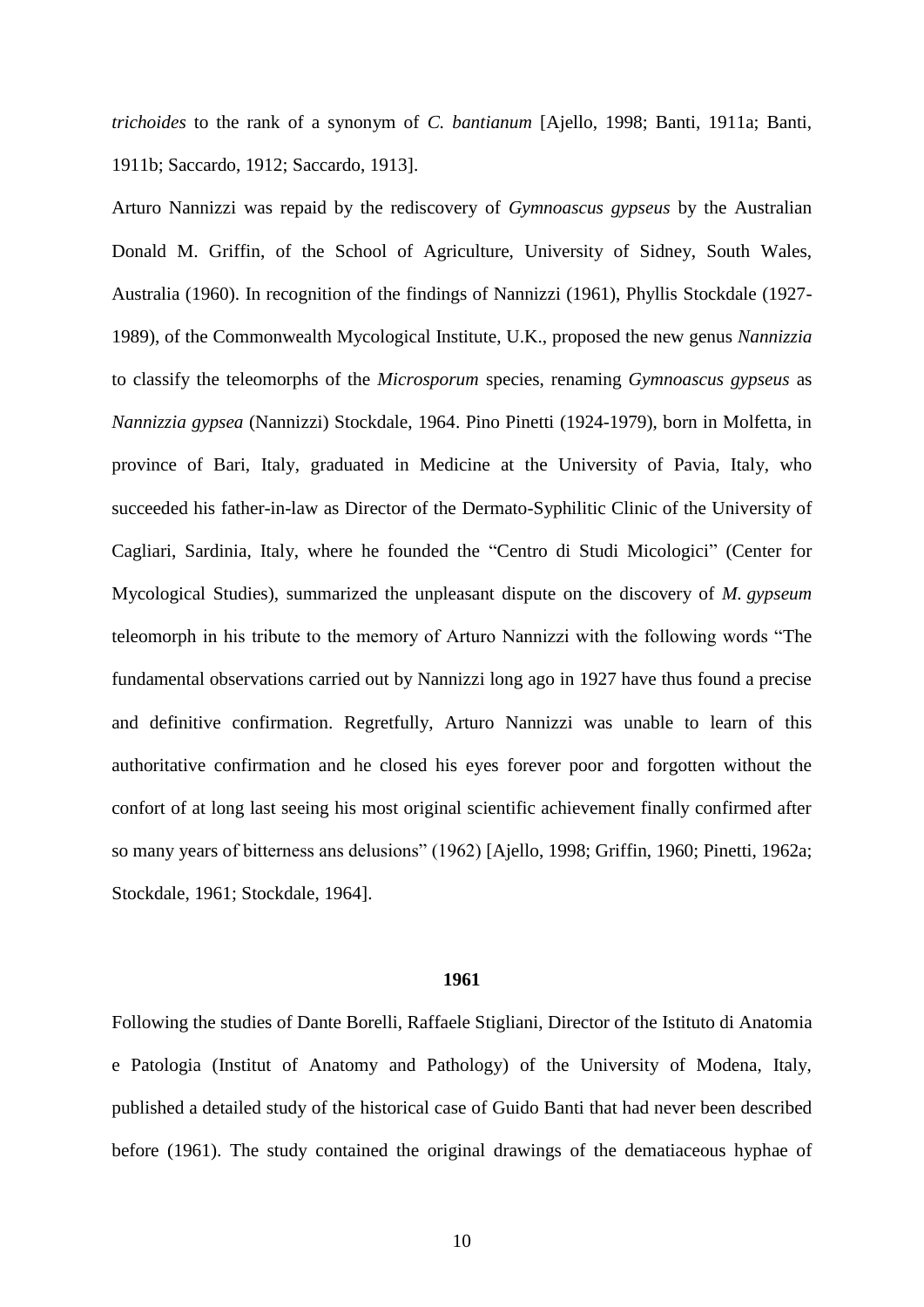*Torula* that Banti observed in the victim's brain and relative elicited tissue reactions. Photomicrographs of histological preparations of the patient's brain and brain of rabbits experimentally infected with *T. bantiana* by Banti himself were also reported. The study of Stigliani unequivocally proved that the strain was correctly identified as a *Cladosporium* species, earning the name *Cladosporium bantianum* (Saccardo, 1912) Borelli, 1960 [Ajello, 1998; Stigliani, 1961].

Herbert F. Hasenclever and William O. Mitchell, of the Department of Health, Education and Welfare, Public Health Service, Department od Allergy and Infectious Diseases, National Institutes of Health (N.I.H.), Bethesda, Maryland, U.S.A., studying the structure of mannans in the cell-wall, identified two serotypes, A e B, in *Candida albicans* [Espinel-Ingroff, 1996; Hasenclever and Mitchell, 1961].

# **1963**

Dante Borelli's thesis was rejected by Chester W. Emmons, Chapman H. Binford, John P. Utz and Kyung J. Kwon-Chung in the first (1963) and then subsequent editions (1970, 1977) of the textbook "Medical Mycology". Their refusal was based primarily on the description of Pier Andrea Saccardo of "a fungus with unbranched conidiophores, bearing short, unbranched chains of only five to ten spores, the spores being nearly twice the size of spores of *Cladosporium trichoides*, indicating that the two fungi were quite different and, indeed, definitely excludes *Torula bantiana* from the genus *Cladosporium*" [Ajello, 1998; Emmons et al., 1963; Emmons et al., 1970; Emmons et al., 1977].

# **1964**

Donald B. Louria and Robert G. Brayton, from the Infectious Disease Laboratory, Second (Cornell) Medical Division, Bellevue Hospital, New York, U.S.A., observed that *Candida*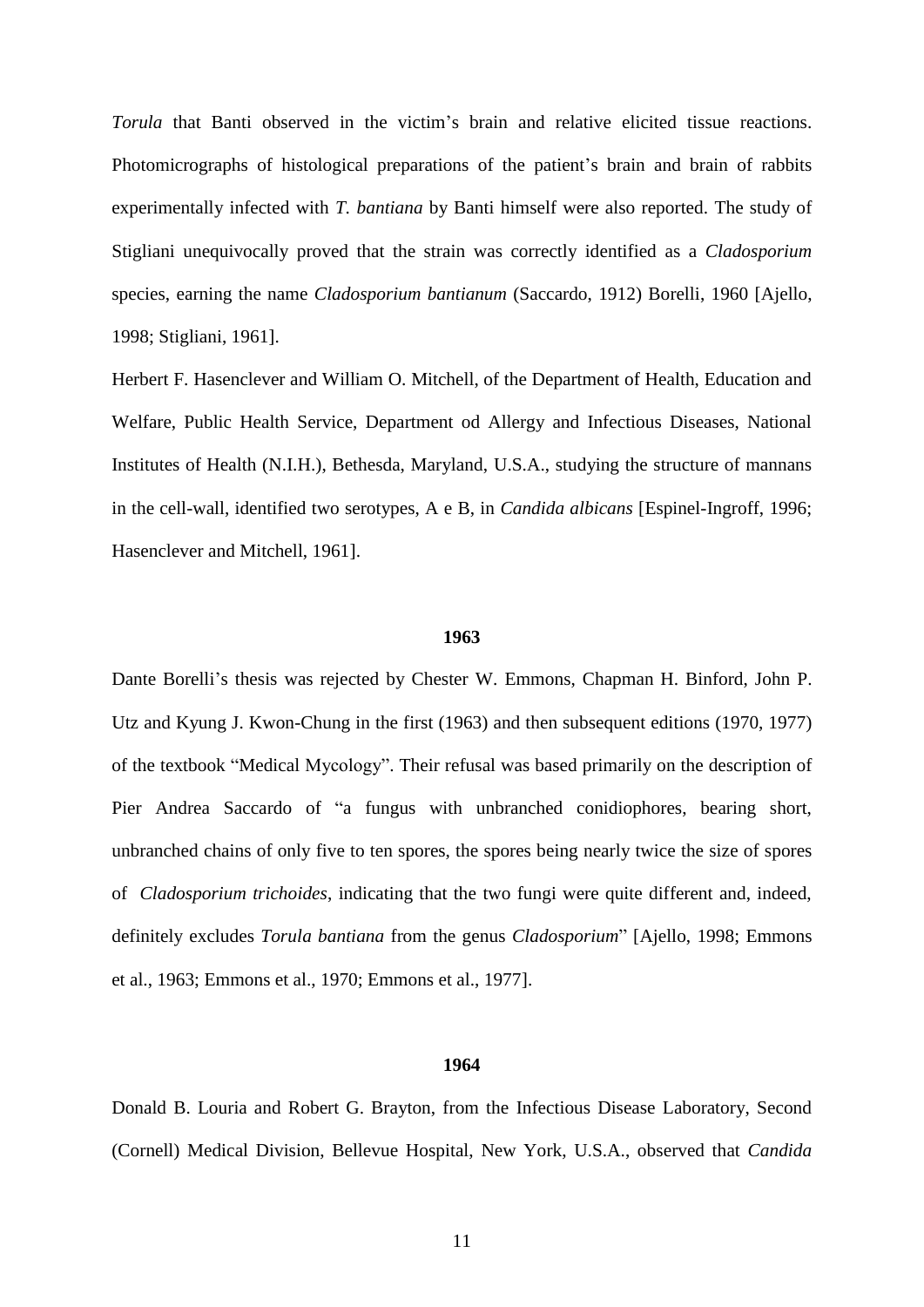*albicans* hyphae penetrated viable neutrophils *in vitro* and *C. albicans* cells survived when phagocytosed within the leukocytes after their intravenous administration in mice (1964). These results were preliminary to the studies of Robert I. Lehrer and Martin J. Cline, from the Cancer Research Institute and the Department of Medicine, University of California Medical Center, San Francisco, California, U.S.A., designed to quantitatively assess the candidacidal activity of human leukocytes and serum from healthy individuals and patients with fungal infections (1969). Their studies demonstrated the fundamental role exerted by leukocytes in the immunity against candidiasis and that the lysosomal enzyme myeloperoxidase and its oxidant substrate, hydrogen peroxide, were important in the lethal activity of neutrophils against *C. albicans* [Espinel-Ingroff, 1996; Lehrer and Cline, 1969; Louria and Brayton, 1964].

The oral antifungal agent 5-Flucytosine was developed in the Laboratories of Hoffmann-La Roche in Basel, Switzerland, by Daniel Tassel, from the Departments of Medicine, Choate Memorial Hospital, Woburn, Massachusetts, U.S.A., and Morton A. Madoff, from Tufts University School of Medicine, [Medford/](http://en.wikipedia.org/wiki/Medford,_Massachusetts)[Somerville,](http://en.wikipedia.org/wiki/Somerville,_Massachusetts) near [Boston,](http://en.wikipedia.org/wiki/Boston) [Massachusetts](http://en.wikipedia.org/wiki/Massachusetts)*,* and the Medical Services of the Lemuel Shattuck Hospital, Massachusetts, Department of Public Health (1964). They observed that 5-Flucytosine was effective in the treatment of candidiasis and cryptococcosis in two patients and experimentally infected mice (1964). Edward R. Block, Anne E. Jennings and John E. Bennett, from the Laboratory of Clinical Investigation, National Institute of Allergy and Infectious Diseases, and the Department of Clinical Pathology, Clinical Center, National Institutes of Health (N.I.H.), Bethesda, Maryland, U.S.A.*,* reported the first case of induction of resistance to 5-Flucytosine in a patient treated for cryptococcosis (1973). Smith Shadomy, from the Department of Medicine, Medical College of Virginia, Virginia Commonwealth University, Richmond, Virginia, U.S.A.*,*  conducted the first systematic study on the synergistic activity of 5-Flucytosine with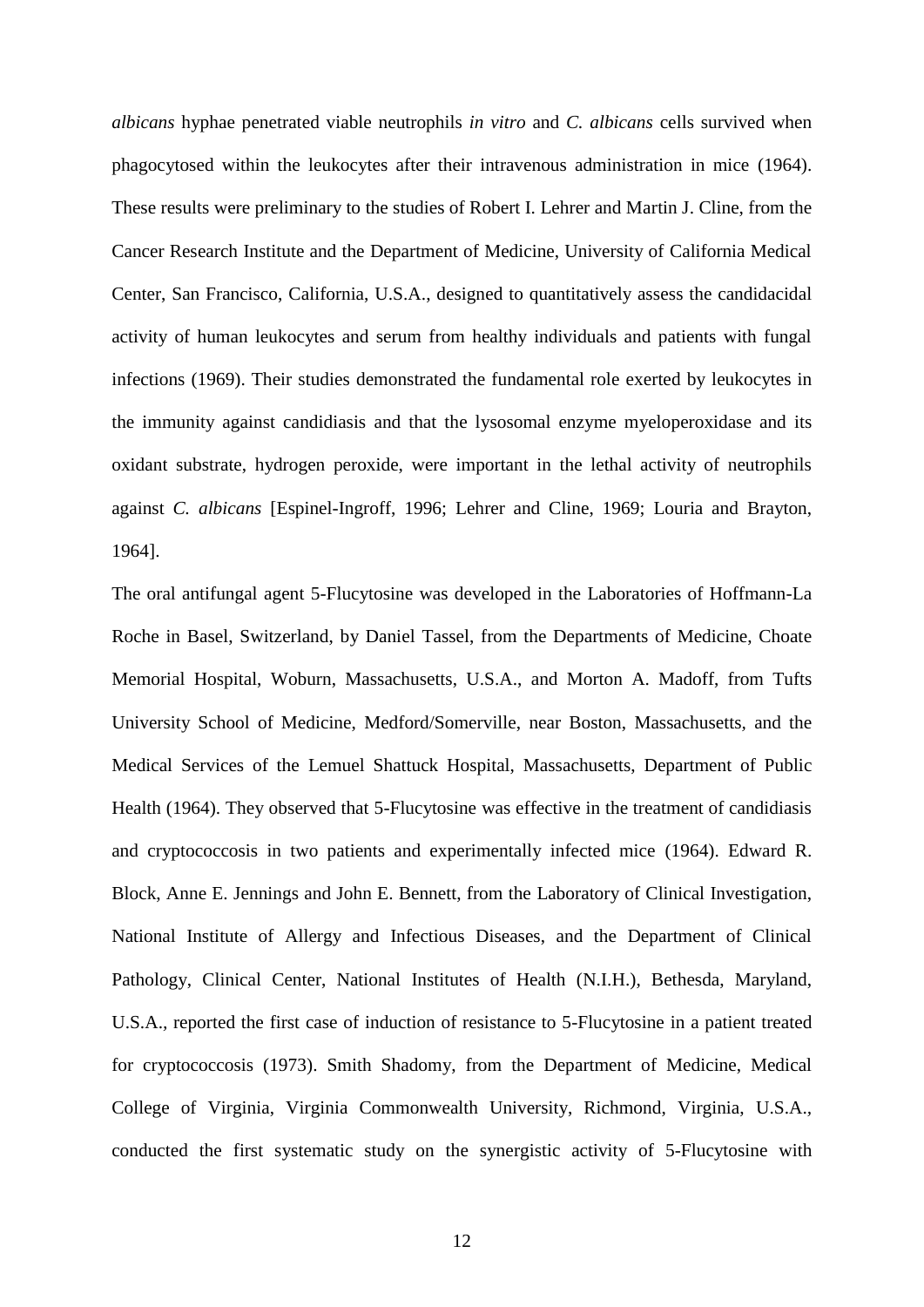amphotericin B against *C. neoformans* (1969) [Block et al., 1973; Espinel-Ingroff, 1996; Shadomy, 1969; Tassel and Madoff, 1968].

# **1965**

The German physician and veterinarian Friedrich Staib (1925-2011), born in Uhingen, Württemberg, Germany, Head of the Mycological Laboratory at the University of Würzburg's Institute for Hygiene and Microbiology, Würzburg, Germany, reported on the production of proteinases in *Candida albicans* (1965) which were later characterized by Reinhard Ruchel, from the Department of Medical Microbiology, Institute of Hygiene, University of Gottingen, Gottingen, Germany, as different strain-dependent enzymes (1981). Kyung J. Kwon-Chung, at the National Institute of Allergy and Infectious Diseases, Bethesda, Maryland, U.S.A., in collaboration with Donna Lehman, Carol Good and Paul T. Magee, of the Department of Microbiology and Public Health, Michigan State University, East Lansing, Michigan, U.S.A. (1985), definitely characterized them as specific virulence factors in experiments conducted in a mouse model with a proteinase deficient mutant, its parent, and one proteinase producing revertant (1985) [Espinel-Ingroff, 1996; Kwon-Chung et al., 1985; Ruchel, 1981; Staib, 1965].

# **1966**

The American Roger Storck, from the Department of Microbiology, The University of Texas, Austin, Texas, U.S.A. (1966) and, later (1968), Axel Stenderup and Leth A. Bak, from the Institute of Medical Microbiology, University of Aarhus, Aarhus, Denmark, investigated the nucleotide composition of DNA from filamentous fungi and 18 species of the genus *Candida*, including *C. albicans* and *C. tropicalis*. Storck and Stenderup found that the mean base composition, most frequently expressed as the percent guanine plus cytosine content, was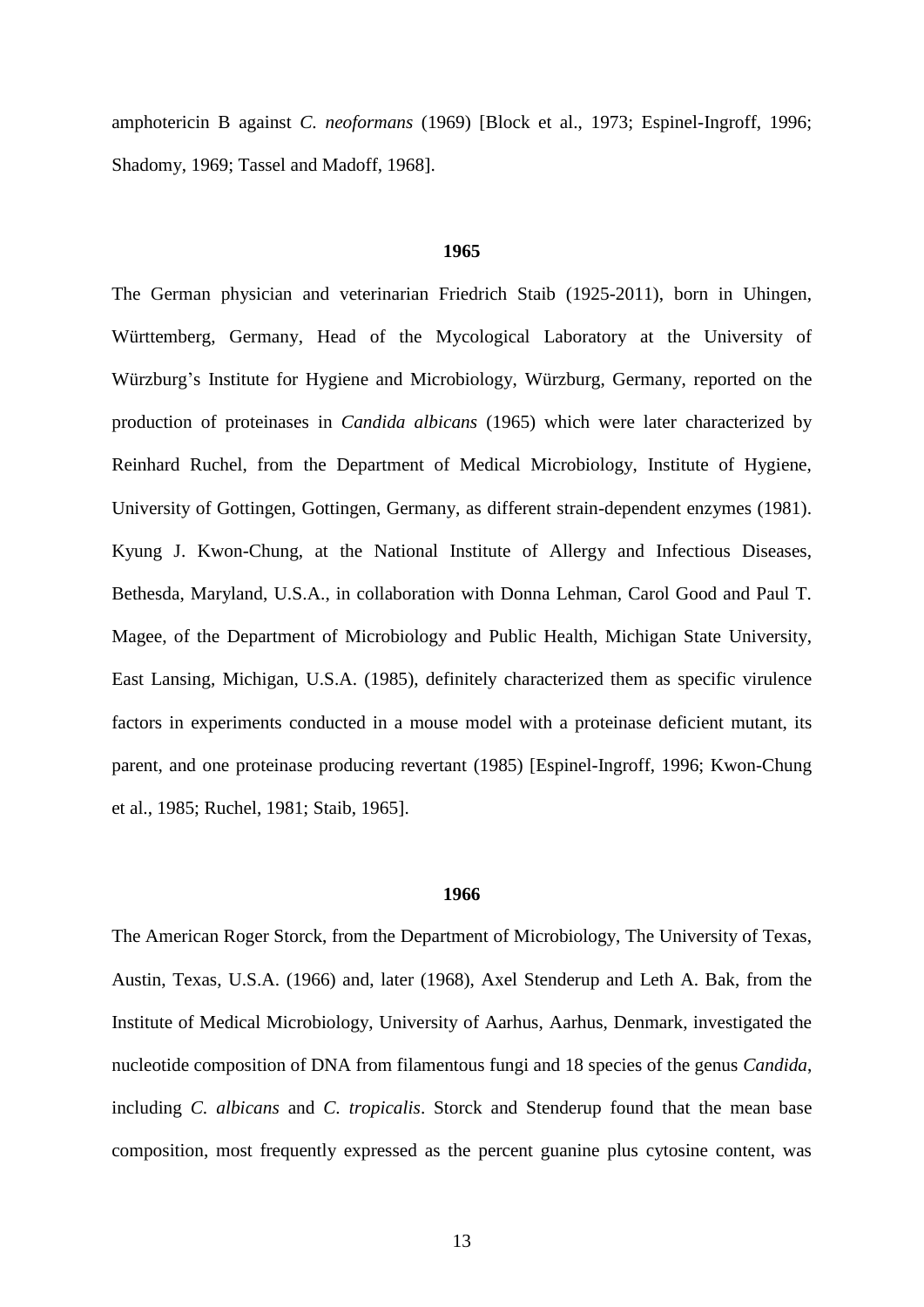variable among the species studied and that this kind of analysis could have taxonomic and phylogenetic value, thus introducing to the field of molecular mycology (1968) [Espinel-Ingroff, 1996; Stenderup and Leth Bak, 1968; Storck, 1966].

#### **1967**

Glenn S. Bulmer, Professor Emeritus of Microbiology and Immunology, Mary Delaine Sans and C. M. Gunn, from the Department of Microbiology, University of Oklahoma School of Medicine, Oklahoma City, Oklahoma, U.S.A., studied the capsular mutants of *Cryptococcus neoformans* with regard to virulence (1967). They found that non-encapsulated mutants were initially avirulent for mice, but after several months of subculturing were able to revert to the encapsulated state regaining various degrees of virulence. They also found that phagocytosis was approximately three times more effective when nonencapsulated mutants were used, which indicated that the polysaccharide capsule inhibited the phagocytosis of *C. neoformans* [Bulmer and Sans, 1967; Bulmer et al., 1967; Espinel-Ingroff, 1996].

### **1968**

W. Marcus Newberry, John W. Chandler, Tom D. Y. Chin and Charles H. Kirkpatrick, from the National Communicable Disease Center, Bureau of Disease Prevention and Environmental Control, Public Health Service, Department of Health, Education and Welfare, Atlanta, Georgia, U.S.A., and the Department of Medicine, University of Kansas, School of Medicine, Kansas City, Kansas, U.S.A., investigated the stimulation or the transformation by histoplasmin of peripheral blood lymphocytes from both histoplasminnegative and -positive individuals and in patients either with acute or chronic histoplasmosis (1968). Using the uptake of a radioactive DNA precursor as a more "sensitive indicator" of lymphocyte transformation, they observed that lymphocyte transformation was depressed in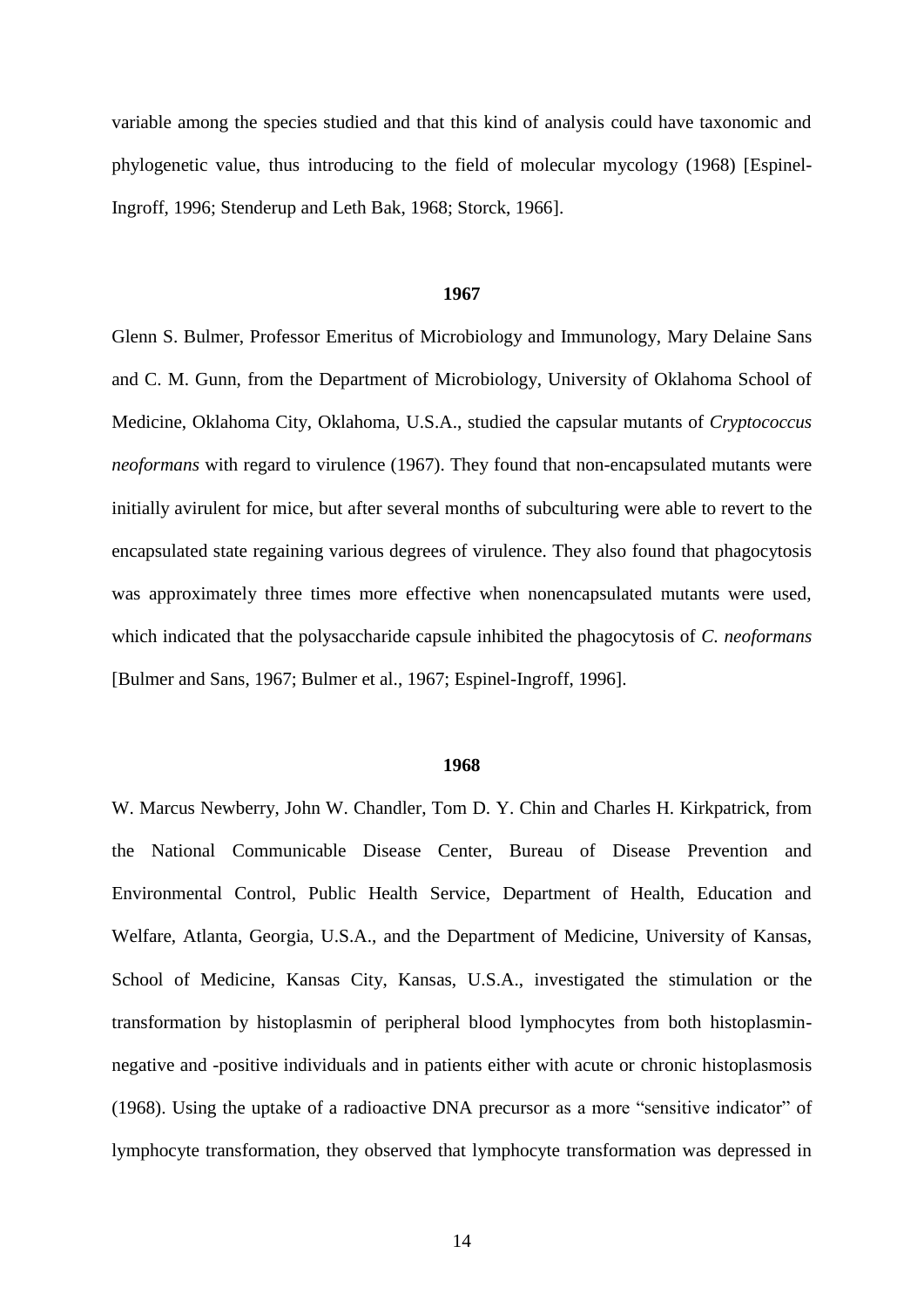chronically ill patients. These findings gave evidence that cellular immunity was an important factor in chronic histoplasmosis [Espinel-Ingroff, 1996; Newberry et al., 1968].

# **1969**

John W. Rippon, Professor Emeritus at the University of Chicago, Chicago, Illinois, U.S.A., and Edward D. Garber, from the Department of Medicine, Section of Dermatology and the Department of Biology, The University of Chicago, undertook pioneer enzymologic studies in dermatophytes, associated the yield of elastase and collagenase with the more virulent forms of dermatophytoses and established that the production of enzymes also correlated with mating types (1969) [Espinel-Ingroff, 1996; Rippon and Garber, 1969].

The plant ecologist Robert Harding Whittaker (1920-1980), born in Wichita, Kansas, U.S.A.*,*  held teaching and research positions at [Washington State College](http://en.wikipedia.org/wiki/Washington_State_College) in Hanford, Washington, U.S.A.*,* the Hanford National Laboratories, Washington, (where he pioneered use of [radioactive tracers](http://en.wikipedia.org/wiki/Radioactive_tracer) in [ecosystem](http://en.wikipedia.org/wiki/Ecosystem) studies), [Brooklyn College,](http://en.wikipedia.org/wiki/Brooklyn_College) New York, U.S.A., University of California-Irvine, California, U.S.A., and, finally, [Cornell University,](http://en.wikipedia.org/wiki/Cornell_University) Ithaca, New York. Based on peculiar physiological characteristics (biosynthesis of lysine by L-α-aminoadipic acid, occurrence of chitin in the cell-wall), Whittaker was the first to propose the [five](http://en.wikipedia.org/wiki/Five-kingdom)[kingdom](http://en.wikipedia.org/wiki/Five-kingdom) [taxonomic classification](http://en.wikipedia.org/wiki/Taxonomy) of the world's *biota* into the *[Animalia](http://en.wikipedia.org/wiki/Animalia)*, *[Plantae](http://en.wikipedia.org/wiki/Plantae)*, *[Fungi](http://en.wikipedia.org/wiki/Fungi)*, *[Protista](http://en.wikipedia.org/wiki/Protista)* and *[Monera](http://en.wikipedia.org/wiki/Monera)* which represented a crucial boost in the development of mycology as a distinct science (1969) [Espinel-Ingroff, 1996; Whittaker, 1969].

#### **1970**

Martha D. Berliner and Maria E. Reca, from the Department of Microbiology, Harvard School of Public Health, Boston, Massachusetts, U.S.A., succeeded in the production of living protoplasts from albino and brown types of *Histoplasma capsulatum* as tools to study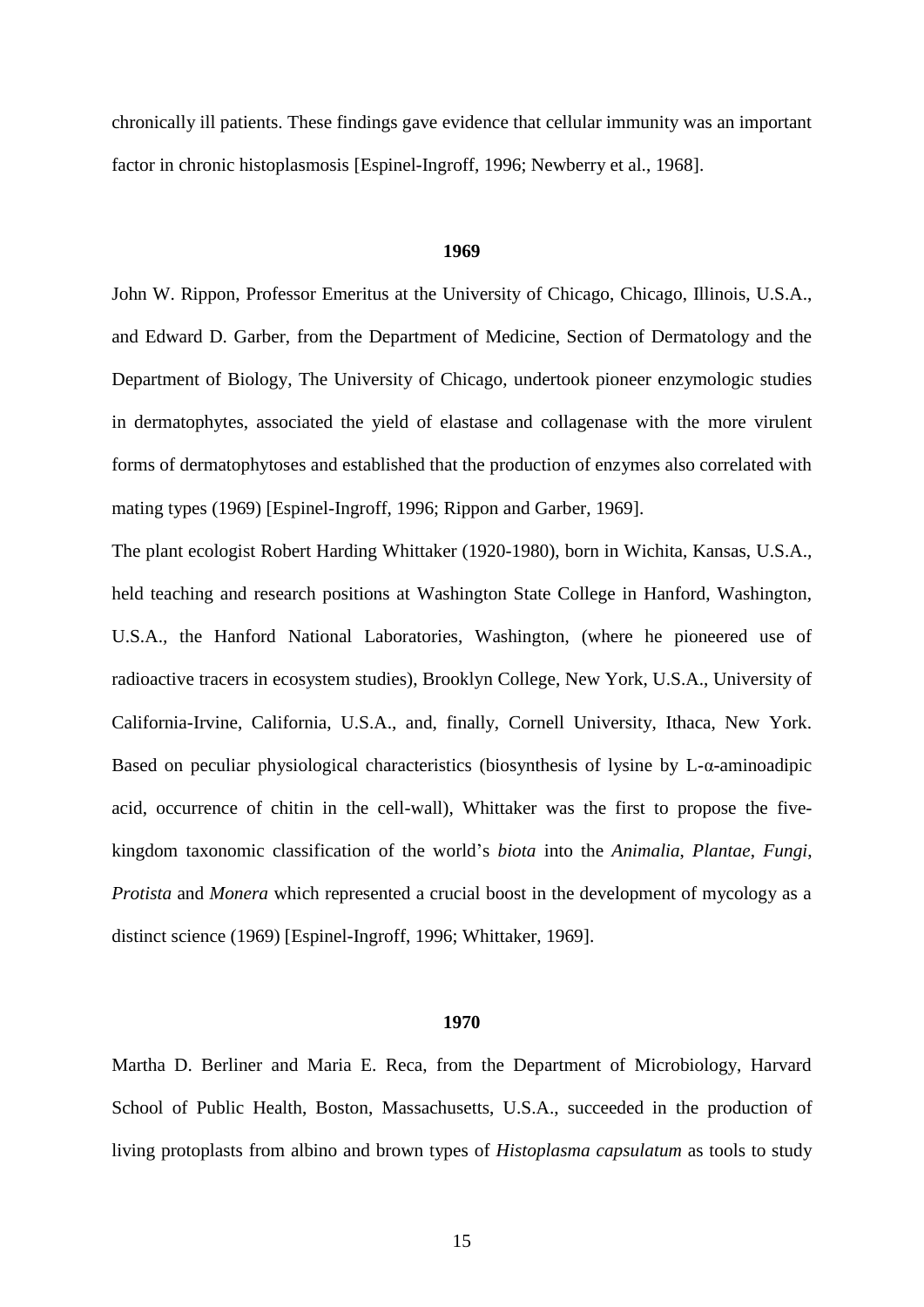the cell wall composition, physiology, cytology and genetics of fungi and preceeding the studies of Alvin Sarachek, Douglas D. Rhoads, Robert H Schwarzhoff, from the Department of Biological Sciences, Wichita State University, Wichita, Kansas, U.S.A., in *Candida albicans* (1981) [Berliner and Reca, 1970; Espinel-Ingroff, 1996; Sarachek et al., 1981].

H. Jean Shadomy, from the Department of Microbiology, Medical College of Virginia, Virginia Commonwealth University, Richmond, Virginia, U.S.A., as a result of her studies on *Cryptococcus neoformans* regarding the production of hyphae and the occurrence of "clamp connections", included the yeast in the *Basidiomycetes* (1970). Kyung J. Kwon-Chung, at the National Institutes of Health (N.I.H.), Bethesda, Maryland, U.S.A., using a selective medium (40% sucrose and growth factors), observed a basidiomycetous state in four pairs of *C. neoformans* that she named *Filobasidiella* (1975), now distinguished into the varieties *neoformans*, anamorph *C. neoformans* var. *neoformans*, and *bacillispora*, anamorph *C. neoformans* var. *gattii,* then *Cryptococcus gattii* (Vanbreuseghem & Takashio) Kwon-Chung & Boekhout, 2002 [Espinel-Ingroff, 1996; Kwon-Chung, 1975a; Shadomy, 1970].

# **1971**

# **Description of:**

*Kluyveromyces marxianus* (Hansen) van der Walt, 1971/*Candida kefyr* (Beijerinck) van Uden & Buckley, 1983

#### **1972**

Kyung J. Kwon-Chung, at the National Institutes of Health (N.I.H.), Bethesda, Maryland, U.S.A., identified two mating types (1 and 2) among natural and clinical isolates of *Histoplasma capsulatum* and named the teleomorph *Emmonsiella capsulata*, in honor of her mentor Chester W. Emmons. Kwon-Chung also reported (1975) that the sexual state of *H.*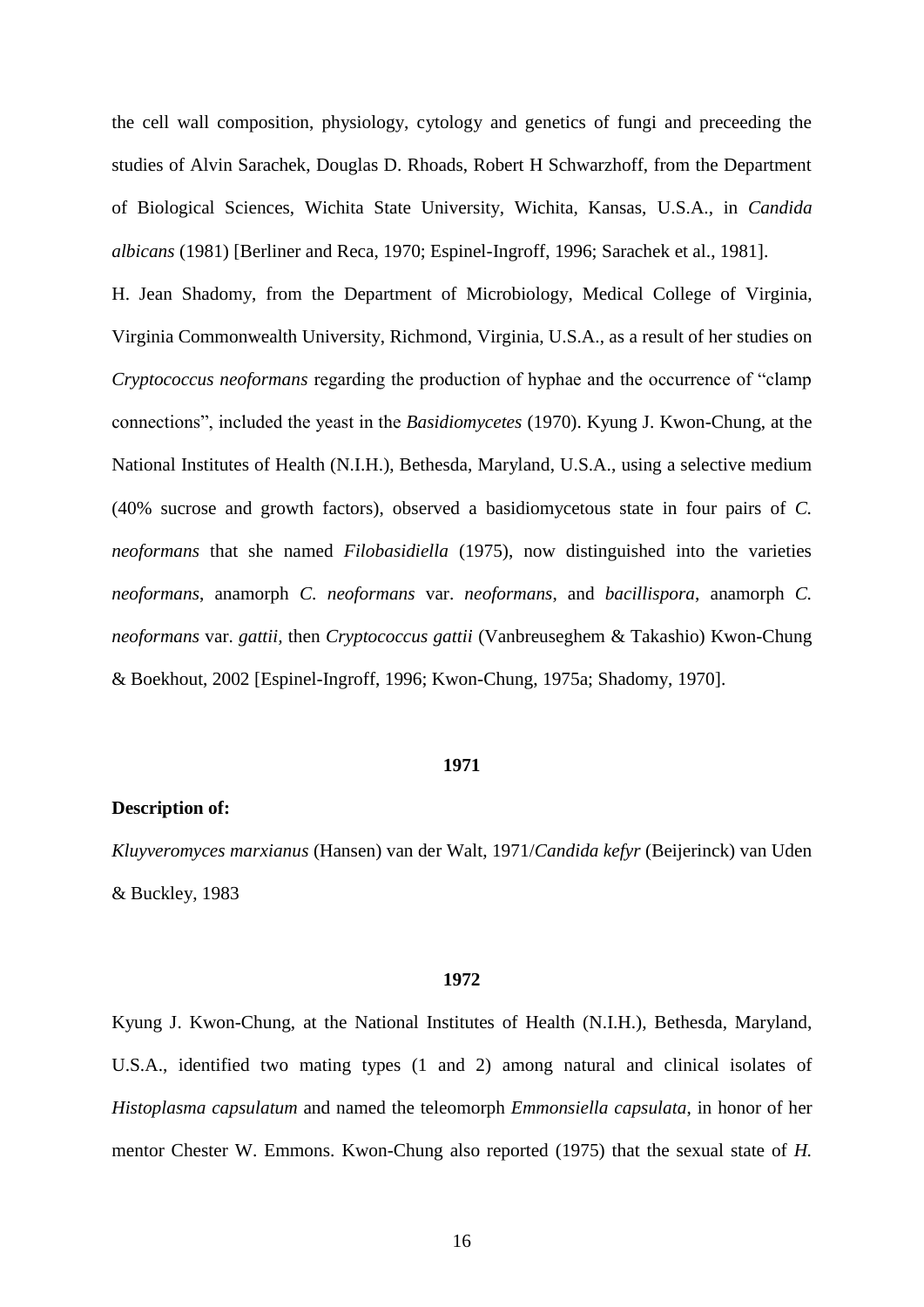*duboisii* was identical *to E. capsulata* "because the cleistothecia and ascospores produced by mating *H. capsulatum* and *H. duboisii* were identical to those of *E. capsulata*". *Histoplasma duboisii*, therefore, should be regarded as a variety of *H. capsulatum* rather than a separate species. Michael R. McGinnis and B. Katz, transferred *E. capsulata* to the genus *Ajellomyces*, so named in honor of Libero Ajello (1979) [Espinel-Ingroff, 1996; Kwon-Chung, 1972; Kwon-Chung, 1975b; McGinnis and Katz, 1979].

#### **1974**

Libero Ajello, and Lucille K. Georg, from the Center for Disease Control (C.D.C.), Atlanta, Georgia, U.S.A., the Professor of Medicine, Pathology, Microbiology and Pharmacology Roy T. Steigbigel, from Stanford University, Division of Infectious Diseases, Stanford, California, U.S.A., and the Professor Emeritus of Botany and Mycology Chun Juan K. Wang, State University of New York, College of Environmental Sciences and Forestry, Department of Forest Botany and Pathology, Syracuse, New York, U.S.A., described the new species *Phialophora parasitica* (now *Phaeoacremonium parasiticum*) using a strain isolated, for the first time, from a subcutaneous infection in a patient undergoing a kidney transplant [Ajello et al., 1974; Espinel-Ingroff, 1996].

Juneann W. Murphy, Jay A. Gregory and Howard W. Larsh, from the Department of Botany and Microbiology, University of Oklahoma, Norman, Oklahoma, U.S.A., developed animal models (guinea pigs, mice) to investigate the mechanism of pathogenicity in cryptococcosis (1974). T-lymphocyte-mediated mechanisms appeared to be the primary defense of host immunity in this disease as well as in other mycoses, such as histoplasmosis (1977, 1979), coccidioidomycosis (1977, 1978), aspergillosis (1978), mucormycosis (1978) and candidiasis (1978) [Artz and Bullock, 1979; Beaman et al., 1977; Diamond and Krzesicki, 1978;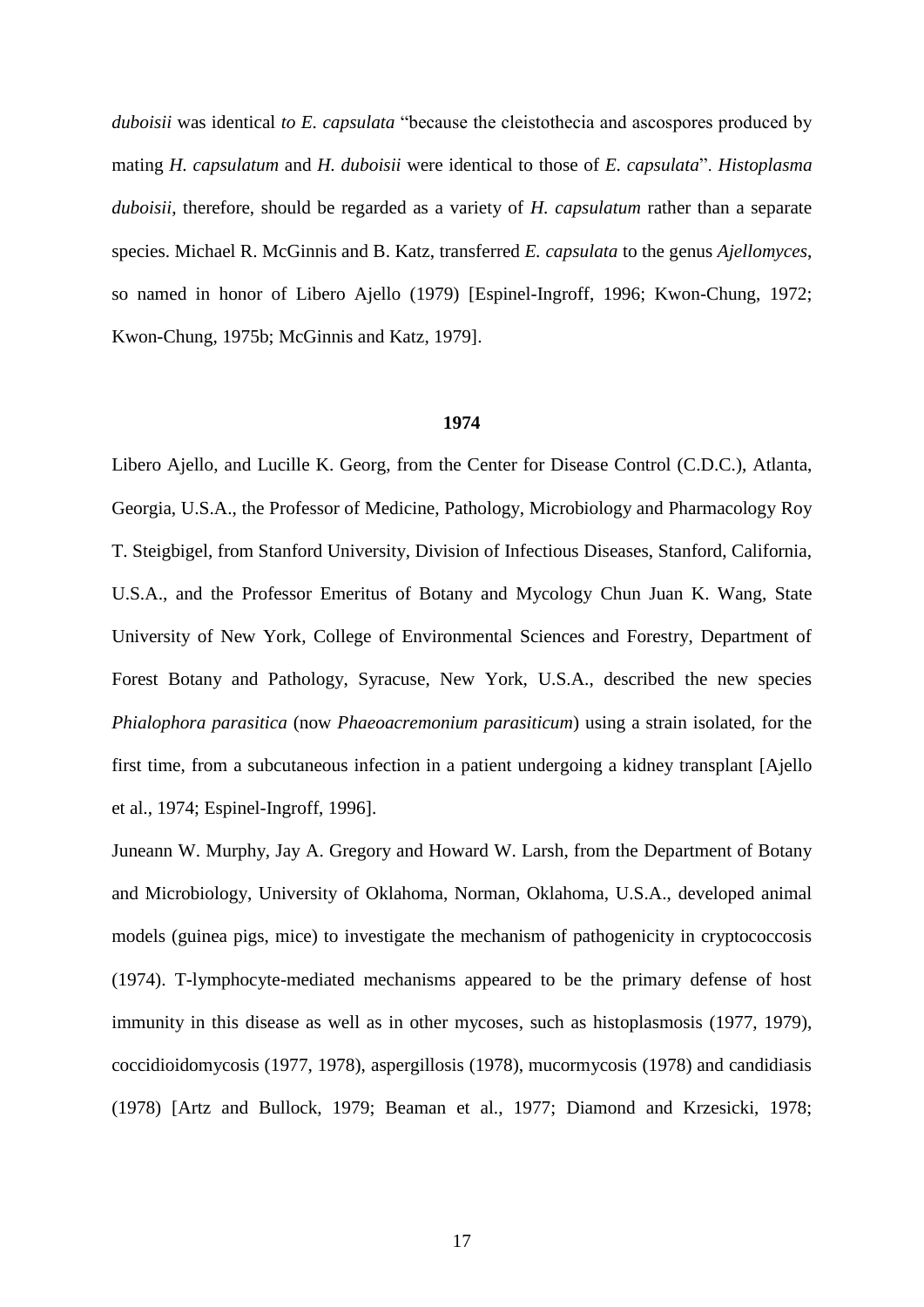Diamond et al., 1978; Espinel-Ingroff, 1996; Galgiani et al., 1978; Howard and Otto, 1977; Murphy et al., 1974].

# **1976**

Dante Borelli described *Pyrenochaeta mackinnonii*, named in honor of his former Uruguayan mentor Juan Mackinnon (1905-1987), Professor of Medical and Parasitology Natural History at the Faculty of Medicine of the University of Montevideo, Uruguay [Marcano, 1997; San-Blas, 2000].

Paul G. Standard and Leo Kaufman, at the Division of Mycotic Diseases of the Center for Diseases Control (C.D.C.), Atlanta, Georgia, U.S.A., developed the exoantigen test for the serological identification of mycelial cultures of *Histoplasma capsulatum* (1976). This technique was then adapted for the diagnosis of many other fungal cultures, leading to the production of commercial exoantigen kits available since the 1980s [Espinel-Ingroff, 1996; Standard and Kaufman, 1976]*.*

# **Description of:**

*Pneumocystis jirovecii* Frenkel, 1976

#### **1977**

The American medical mycologist Libero Ajello (1916-2004), born in New York City, U.S.A., formed under the tutelage of Rhoda Benham, working for 43 years at the Center for Disease Control (C.D.C.), Atlanta, Georgia, U.S.A., where he became the Director of the Division of Mycotic Diseases, was the first to adopt the concept of "milestones" to report fundamental contributions to our knowledge of the mycoses (1977) [Ajello, 1977].

The Asociaciòn Espanola de Micologia (Spanish Association of Mycology) was founded (1977) and the "Revista Iberoamericana de Micología" (Iberoamerican Journal of Mycology)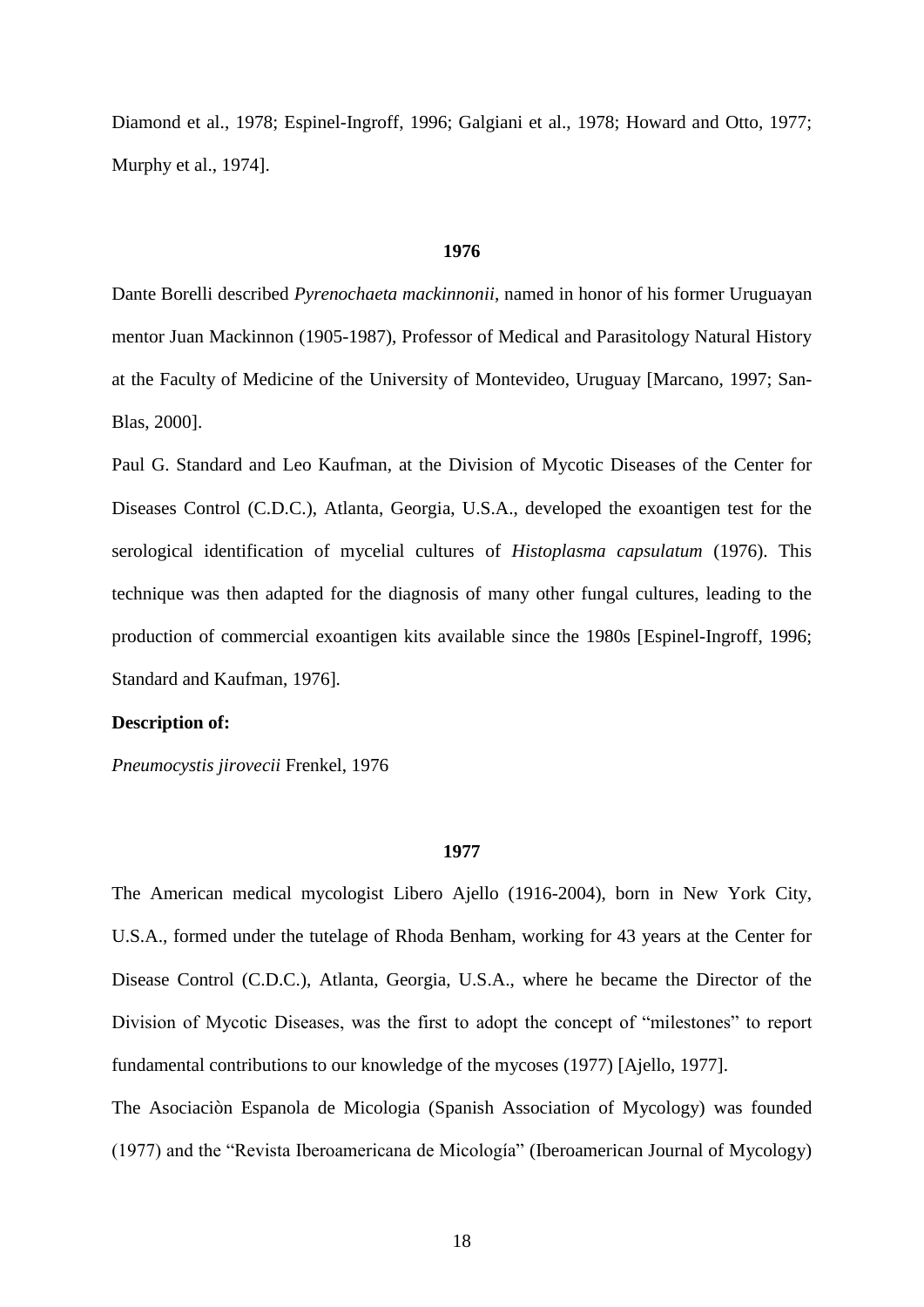was adopted as official journal together with the Asociaciòn Venezolana de Micologia (Venezuelan Association of Mycology) and the Asociaciòn Argentina de Micologia (Argentinian Association of Mycology) (1990).

Pino Pinetti's mycological studies on dermatophytes were summarized in his book "Le Dermatofizie" (The dermatophytoses) (1977), published two years before his death (1979). Ferdinando Serri (1916-1995), Director of the Istituto di Dermatologia (Institute of Dermatology) of the Faculty of Medicine of the Catholic University in Rome, Italy, in his memorial, acknowledged that "Pinetti'death left a great emptiness in the field of dermatology as a whole" (1979) [Ajello, 1998; Pinetti, 1959; Pinetti, 1961; Pinetti, 1962b; Pinetti, 1964; Pinetti, 1977; Riva, 1979; Serri, 1979].

Michael R. McGinnis, from the Departments of Pathology, Microbiology and Immunology, University of Texas Medical Branch at Galveston, Texas, U.S.A., revised the clinical nomenclature and clarified the taxonomy of nine human pathogenic species of *Exophiala*, *Phialophora*, and *Wangiella*. The original classification of Pier Andrea Saccardo was based on an artificial system of classification neglecting natural relationships and causing confusion because of the pleomorphic nature of many of the black fungi (1977) [Espinel-Ingroff, 1996; McGinnis, 1977].

Bruno Maresca, then at the International Institute of Genetics and Biophysics, Naples, Italy, Gerald Medoff, Division of Infectious Diseases, Washington University School of Medicine, Washington, U.S.A., David Schlessinger, Chief, Laboratory of Genetics, National Institute on Aging, National Institutes of Health (N.I.H.), Bethesda Maryland, U.S.A., George S. Kobayashi (1927-2005), a chemist and mycologist born in San Francisco, U.S.A., Professor of Medicine and Molecular Microbiology at the Washington University in Saint Louis, Missouri, U.S.A., and Judith Medoff, Department of Biology, St. Louis University, St. Louis, Missouri, investigated the role played by sulfhydryl groups in defining the phases of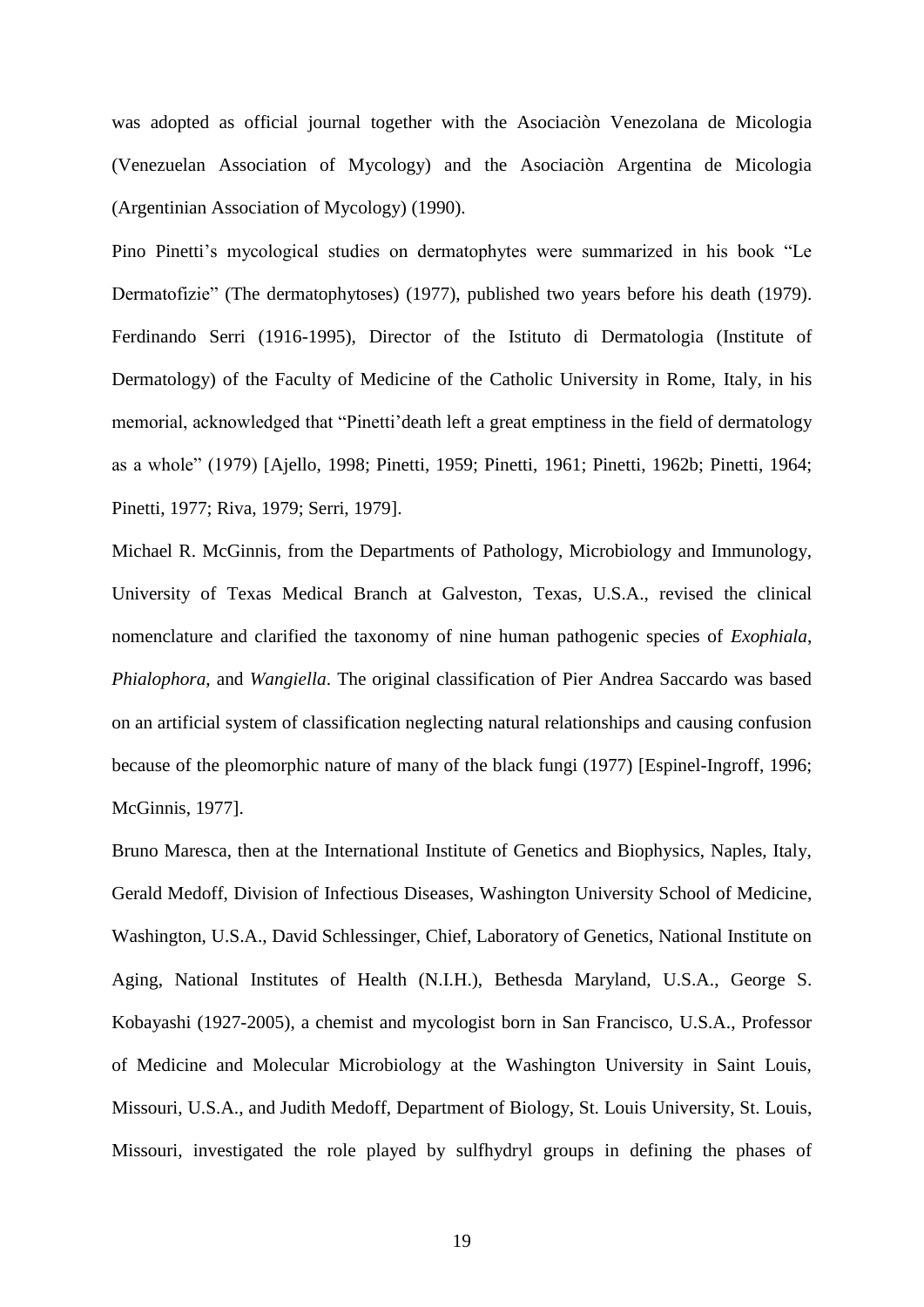*Histoplasma capsulatum* growth. They found that the temperature of 37° C caused a series of biochemical reactions resulting in variations of the intracellular level of cyclic AMP that was proven to be fivefold higher in the mycelial than in the yeast form. This alteration was considered determinant for the morphological shape and the pathogenic potential of the dimorphic fungus (1977). Maresca and coworkers also stated that cysteine stimulated oxygen consumption in the yeast but not in the mycelial form and suggested a model to describe the peculiar biochemical events that occur during the temperature-induced form transitions of *H. capsulatum* [Espinel-Ingroff, 1996; Maresca et al., 1977].

# **Description of:**

*Exophiala jeanselmei* (Langeron) McGinnis & Padhye, 1977

#### **1978**

# **Description of:**

*Candida glabrata* (Anderson) S.A. Meyer & Yarrow, 1978

### **1979**

Ayodele F. Olaiya and Stephen J. Sogin, from the Department of Biology, University of Houston, Houston, Texas, U.S.A., microfluorometrically studied the DNA content of haploid, diploid, triploid, and tetraploid strains of *Saccharomyces cerevisiae* in comparison to that of *Candida albicans*. They determined that *C. albicans* was characterized by a diploid amount of DNA. This finding was contrary to the consolidated belief that *C. albicans*, as other species in the genus, was a haploid yeast and introduced to important achievements on the fungal genetics (1979). These remarks were supported by the studies of William L. Whelan, of the Department of Biochemistry, University of Cambridge, Cambridge, U.K., Roger M. Partridge and Paul T. Magee, of the Department of Microbiology and Public Health,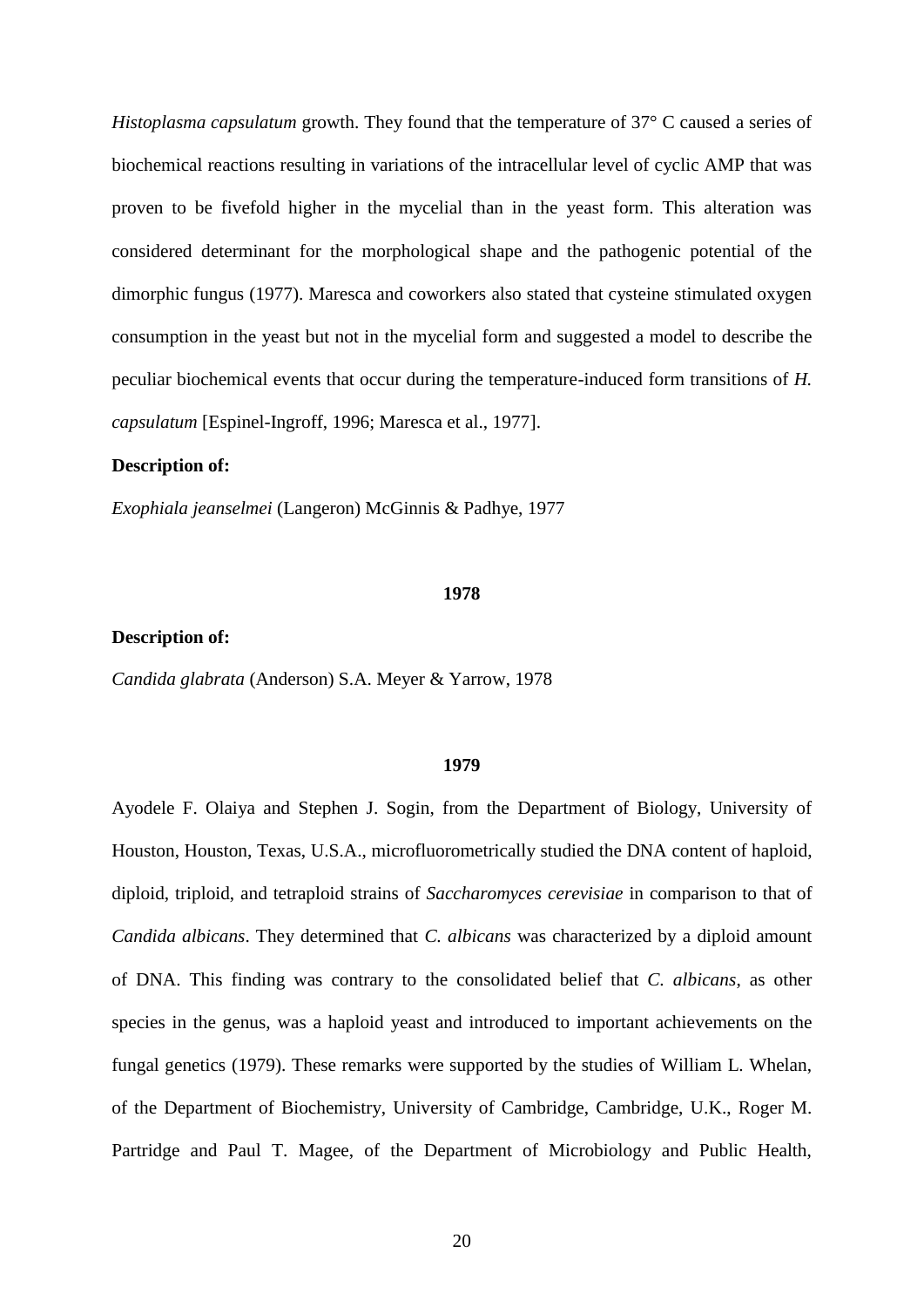Michigan State University, East Lansing, Michigan, U.S.A., on the induction of mitotic recombination in auxothrophic strains obtained by U.V. irradiation (1980) [Espinel-Ingroff, 1996; Olaiya and Sogin, 1979; Whelan et al., 1980].

Errol Reiss and Paul F. Lehmann, at the Immunology Branch, Division of Mycotic Diseases, Center for Disease Control (C.D.C.), Public Health Service, U.S. Department of Health and Human Services, Atlanta, Georgia, U.S.A., studied the occurrence of specific antigens in the serum of animals undergoing experimental infections with *Aspergillus fumigatus* (1978). They characterized galactomannan as the circulating factor in case of invasive aspergillosis (1979), leading to the formulation of commercial kits currently available as potential diagnostic marker [Lehmann and Reiss, 1978; Reiss and Lehmann, 1979].

Timothy E. Kiehn, Edward M. Bernard, Jonathan W. M. Gold and Donald Armstrong, of the Infectious Disease Service, Department of Medicine, Memorial Sloan-Kettering Cancer Center, New York, U.S.A., during their studies on the detection of mannose, found, by liquid gas chromatography, arabinitol occurring in the serum of patients affected by disseminated candidiasis (1979). Brian Wong and Karen L. Brauer, of the Department of Internal Medicine, University of Cincinnati College of Medicine, Cincinnati, Ohio, U.S.A., then credited arabinitol as a possible diagnostic marker, reporting that infected patients had elevated serum levels of D-arabinitol and normal levels of L-arabinitol (1988) [Espinel-Ingroff, 1996; Kiehn et al., 1979; Wong and Brauer, 1988].

#### **1981**

Michael R. McGinnis in collaboration with Dante Borelli (1981) and, successively, with Borelli himself, Libero Ajello and Arvind A. Padhye (1986), of the Division of Mycotic Diseases of the Centers for Disease Control (C.D.C.), Atlanta, Georgia, U.S.A., accurately revised the type material for *Cladosporium bantianum* and the type culture of *C. trichoides*.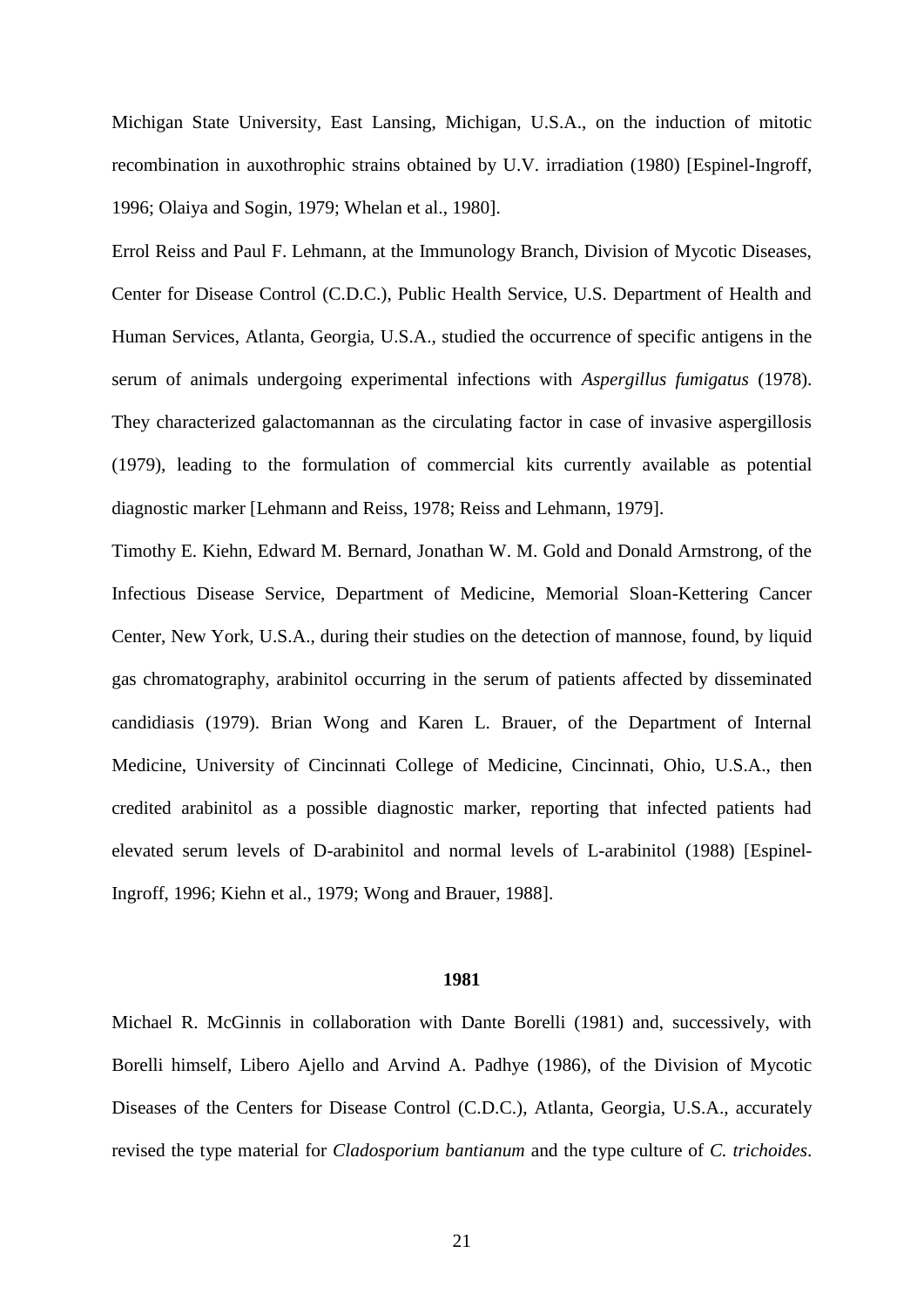They compared them to many other cultures identified as *C. bantianum* or *C. trichoides*, isolated from different sources (cat, dog, human, sawdust, soil, tree). Differently from the findings of Chester W. Emmons, Chapman H, Binford and John P. Utz (1963), they observed that Guido Banti's isolate was characterized by long branching chains made up of more than 5-10 conidia, the size of which was included in the range of variation referable to the cultures of *C. bantianum* that they investigated [Ajello, 1998; Emmons et al., 1963; McGinnis and Borelli, 1981; McGinnis et al., 1986].

#### **1982**

John N. Galgiani, Professor of Medicine, Director of the Valley Fever Center for Excellence, Program Director for Infectious Diseases, University of Arizona, Tucson, Arizona, U.S.A., was deputed (1982) by the National Committe for Clinical Laboratory Standard (N.C.C.L.S.), then renamed (2005) Clinical Laboratory Standard Institute (C.L.S.I.), a volunteer driven, membership supported, [nonprofit,](http://en.wikipedia.org/wiki/Nonprofit) [standards organization](http://en.wikipedia.org/wiki/Standards_organization) with headquarters located in Philadelphia, Pennsylvania, U.S.A., promoting the development and use of voluntary laboratory [consensus](http://en.wikipedia.org/wiki/Consensus) standards and guidelines within the health care community, to constitute a sub-committe with the aim to define the guidelines for the *in vitro* drug susceptibility testing of antifungal drugs against yeasts (1992) and moulds (1995) [Espinel-Ingroff, 1996]. Eric S. Jacobson and Herschell S. Emery, from the Department of Microbiology and Immunology, Virginia Commonwhealth University, Richmond, Virginia, U.S.A., investigated the phenotypic and genetic characteristics of capsular mutants in *Cryptococcus neoformans*. They reported that chromosomal genes, not linked to auxotrophic markers, were responsible for the synthesis of the capsule (1982). Afterwards, Jacobson and Emery demonstrated genetically a correlation between melanization, resistance to oxygen toxicity and virulence in *C. neoformans* and stated that melanin protected the yeast against the